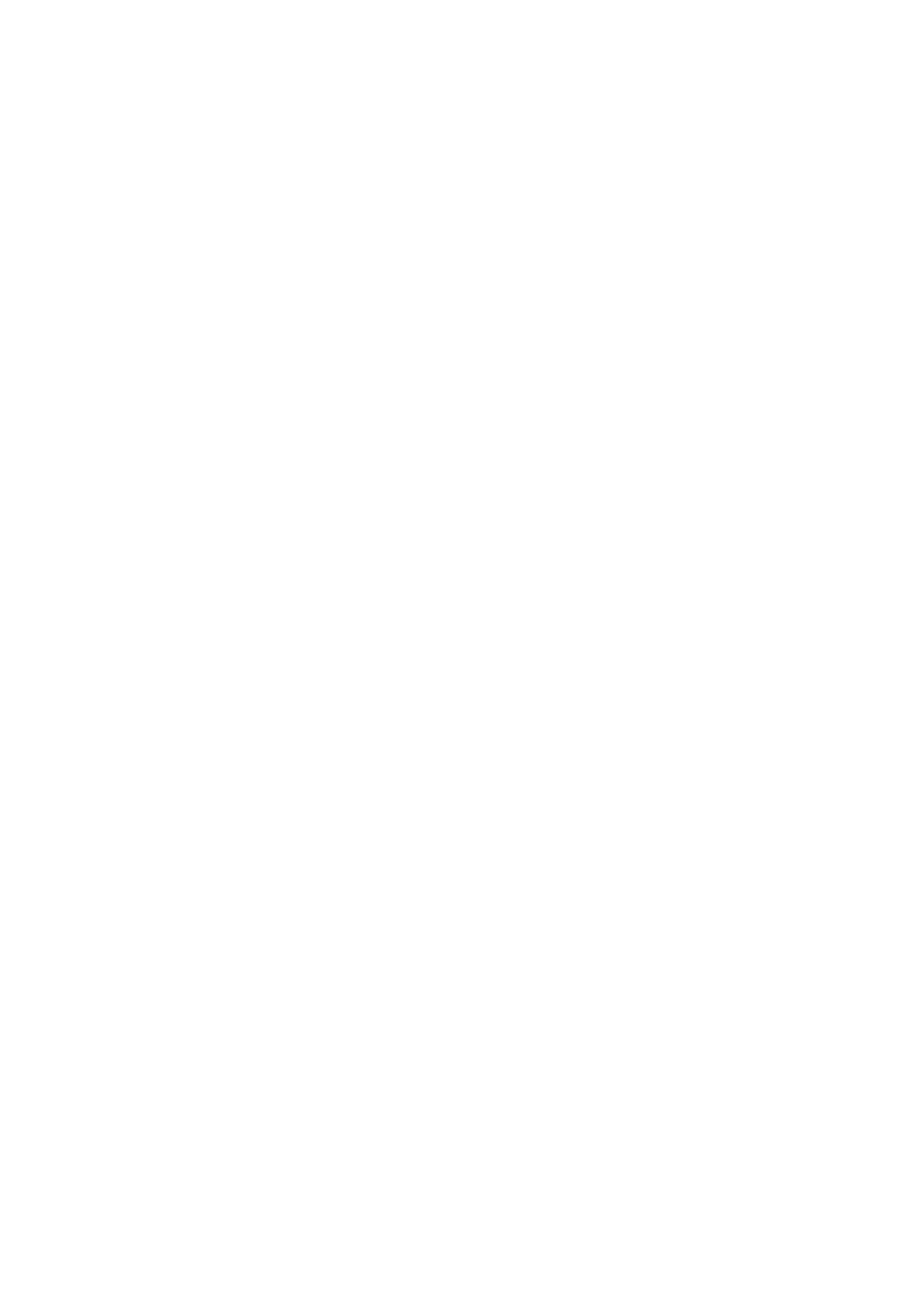# Police Reform and Gender

Tara Denham







**Geneva Centre for the Democratic Armed Forces (DCAF)**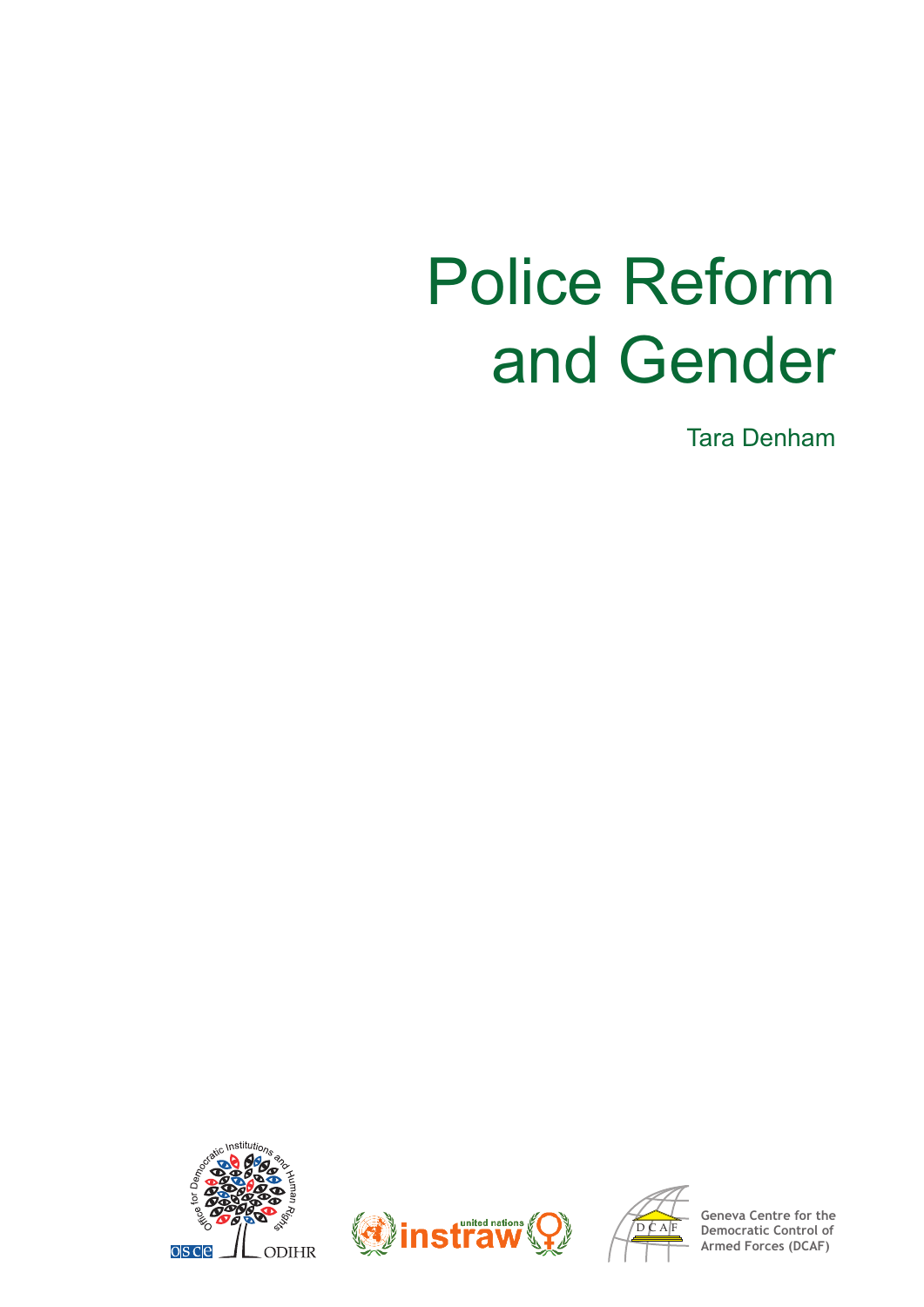#### **About the Author**

Ms. Tara Denham combines theoretical and practical experiences in her work on police reform and gender issues. Ms. Denham has a Master's of Arts in the field of International Relations from the Norman Paterson School of International Affairs, and has managed projects for the Pearson Peacekeeping Centre in West Africa on peace operations capacity building of police and gendarmerie. In this capacity, Ms. Denham co-ordinated a 'Police/Gendarmerie Women in Peace Operations' roundtable in 2006, focused on challenges, opportunities and best practices for gender integration into national organisations, with a focus on participation in peace operations. Currently, Ms. Denham works at the Department of Foreign Affairs and International Trade, Canada.

#### **Editors**

Megan Bastick and Kristin Valasek, DCAF

#### **Acknowledgements**

We would like to thank the following people for their valuable comments on drafts of this tool: Maria Christodoulou, Kadi Fakondo, Shobha Gautamm, Sylvio Gravel, Nadine Jubb, Helen McDermott, Eirin Mobekk, Henri Myrtinnen, Françoise Nduwimana, Ivy Okoronkwo, Tony Sheridan, Daniel de Torres, Anne-Kristin Treiber, Walentyna Trzcinska and UN-INSTRAW. In addition, we would like to thank Benjamin Buckland, Anthony Drummond and Mugiho Takeshita for their editing assistance, and Anja Ebnöther for her guidance of the project.

#### **The Gender and SSR Toolkit**

This Tool on Police Reform and Gender is part of a *Gender and SSR Toolkit.* Designed to provide a practical introduction to gender issues for security sector reform practitioners and policy-makers, the Toolkit includes the following 12 Tools and corresponding Practice Notes:

- 1. Security Sector Reform and Gender
- 2. Police Reform and Gender
- 3. Defence Reform and Gender
- 4. Justice Reform and Gender
- 
- 5. Penal Reform and Gender<br>6. Border Management and G 6. Border Management and Gender
- 7. Parliamentary Oversight of the Security Sector and Gender
- 8. National Security Policy-Making and Gender
- 9. Civil Society Oversight of the Security Sector and Gender
- 10. Private Military and Security Companies and Gender
- 11. SSR Assessment, Monitoring and Evaluation and Gender
- 12. Gender Training for Security Sector Personnel
- Annex on International and Regional Laws and Instruments

DCAF, OSCE/ODIHR and UN-INSTRAW gratefully acknowledge the support of the Norwegian Ministry of Foreign Affairs for the production of the Toolkit.

#### **DCAF**

The Geneva Centre for the Democratic Control of Armed Forces (DCAF) promotes good governance and reform of the security sector. The Centre conducts research on good practices, encourages the development of appropriate norms at the national and international levels, makes policy recommendations and provides in-country advice and assistance programmes. DCAF's partners include governments, parliaments, civil society, international organisations and security sector actors such as police, judiciary, intelligence agencies, border security services and the military.

#### **OSCE/ODIHR**

The Office for Democratic Institutions and Human Rights (ODIHR) is the main institution for the OSCE's human dimension of security: a broad concept that includes the protection of human rights; the development of democratic societies, with emphasis on elections, institution-building, and governance; strengthening the rule of law; and promoting genuine respect and mutual understanding among individuals, as well as nations. The ODIHR contributed to the development of the Toolkit.

#### **UN-INSTRAW**

The United Nations International Research and Training Institute for the Advancement of Women (UN-INSTRAW) is the only UN entity mandated to develop research programmes that contribute to the empowerment of women and the achievement of gender equality worldwide. Through alliance-building with UN Member States, international organisations, academia, civil society, and other actors, UN-INSTRAW:

- Undertakes action-oriented research from a gender perspective that has a concrete impact on policies, programmes and projects;
- Creates synergies for knowledge management and information exchange;
- **■** Strengthens the capacities of key stakeholders to integrate gender perspectives in policies, programmes and projects.

Cover picture © Keystone, AP Photo, Hidajet Delic, 2003.

© DCAF, OSCE/ODIHR, UN-INSTRAW, 2008. All rights reserved.

ISBN 978-92-9222-074-7

Cite as: Tara Denham. "Police Reform and Gender." G*ender and Security Sector Reform Toolkit.* Eds. Megan Bastick and Kristin Valasek. Geneva: DCAF, OSCE/ODIHR, UN-INSTRAW, 2008.

Printed by SRO-Kundig.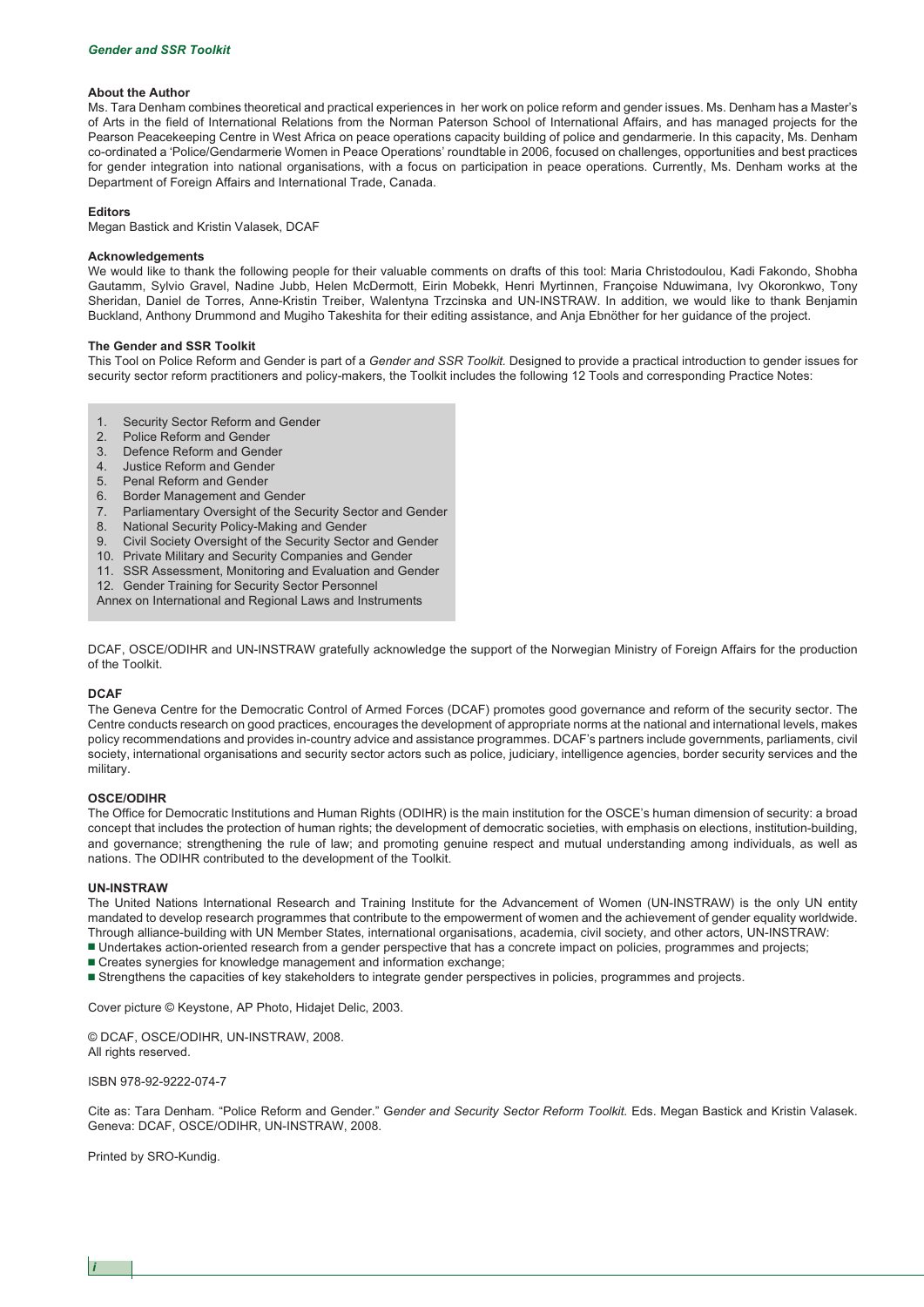# **TABLE OF CONTENTS**

| iii<br><b>Acronyms</b> |                                                             |                                                                                          |    |  |  |
|------------------------|-------------------------------------------------------------|------------------------------------------------------------------------------------------|----|--|--|
|                        | 1. Introduction<br>1                                        |                                                                                          |    |  |  |
|                        | 2. What is police reform?<br>1                              |                                                                                          |    |  |  |
|                        | 2.1                                                         |                                                                                          |    |  |  |
|                        |                                                             | 3. Why is gender important to police reform?                                             | 3  |  |  |
|                        | 3.1                                                         | Effective provision of security for men, women, girls and boys 3                         |    |  |  |
|                        | 3.2                                                         |                                                                                          |    |  |  |
|                        | 3.3 <sub>1</sub>                                            | Ensuring non-discriminatory and human rights promoting police institutions and culture 5 |    |  |  |
|                        |                                                             | 4. How can gender be integrated into police reform?                                      | 7  |  |  |
|                        | 4.1                                                         |                                                                                          |    |  |  |
|                        |                                                             | Effective provision of security for men, women, girls and boys                           |    |  |  |
|                        |                                                             |                                                                                          |    |  |  |
|                        | 4.3                                                         |                                                                                          |    |  |  |
|                        | 4.4                                                         |                                                                                          |    |  |  |
|                        | 4.5                                                         |                                                                                          |    |  |  |
|                        | Creating a representative and more effective police service |                                                                                          |    |  |  |
|                        | 4.6                                                         |                                                                                          |    |  |  |
|                        | 4.7                                                         |                                                                                          |    |  |  |
|                        | 4.8                                                         |                                                                                          |    |  |  |
|                        | 4.9                                                         |                                                                                          |    |  |  |
|                        |                                                             |                                                                                          |    |  |  |
|                        |                                                             | Ensuring non-discriminatory and human rights-promoting police institutions and culture   |    |  |  |
|                        |                                                             | 4.11 Codes of conduct and policies on discrimination, harassment and violence  14        |    |  |  |
|                        |                                                             |                                                                                          |    |  |  |
|                        |                                                             |                                                                                          |    |  |  |
|                        |                                                             | 5. Integrating gender into police reform in specific contexts                            | 16 |  |  |
|                        |                                                             |                                                                                          |    |  |  |
|                        |                                                             |                                                                                          |    |  |  |
|                        |                                                             |                                                                                          |    |  |  |
|                        |                                                             |                                                                                          |    |  |  |
|                        | 5.2                                                         |                                                                                          |    |  |  |
|                        | 5.3                                                         |                                                                                          |    |  |  |
|                        | 5.4                                                         |                                                                                          |    |  |  |
|                        |                                                             |                                                                                          | 21 |  |  |
|                        |                                                             | 6. Key recommendations                                                                   |    |  |  |
|                        | 7. Additional resources<br>22                               |                                                                                          |    |  |  |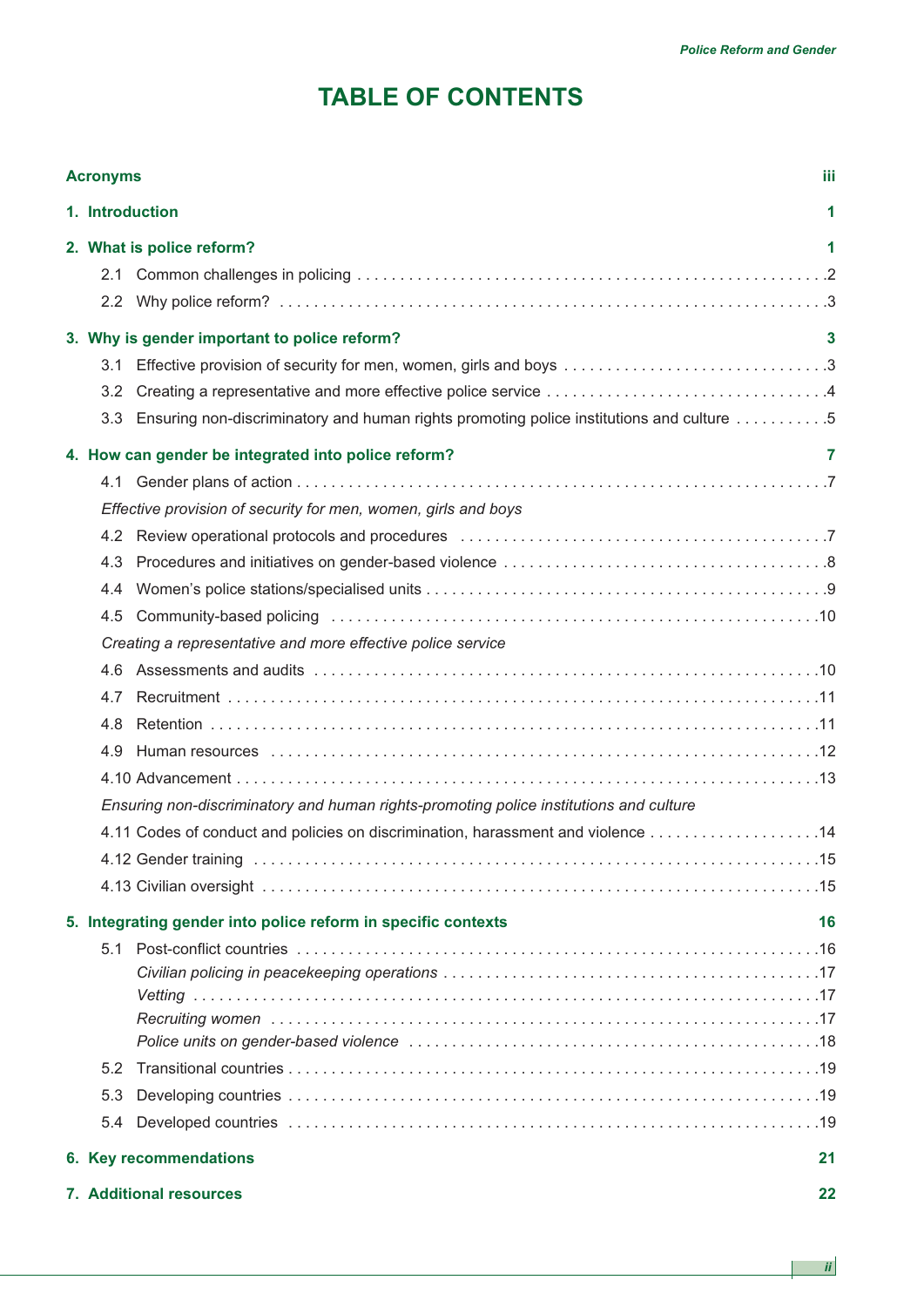# **ACRONYMS**

| <b>APD</b>    | Albuquerque Police Department                                              |
|---------------|----------------------------------------------------------------------------|
| <b>CBP</b>    | <b>Community-Based Policing</b>                                            |
| <b>CEDAW</b>  | Convention on the Elimination of All Forms of Discrimination against Women |
| <b>CEE</b>    | Central and Eastern Europe                                                 |
| <b>CSO</b>    | <b>Civil Society Organisation</b>                                          |
| EU            | European Union                                                             |
| <b>FPU</b>    | <b>Formed Police Unit</b>                                                  |
| <b>FSU</b>    | <b>Family Support Unit</b>                                                 |
| <b>GBV</b>    | <b>Gender-Based Violence</b>                                               |
| <b>IWITTS</b> | Institute for Women in Trades, Technology and Services                     |
| <b>KPS</b>    | <b>Kosovo Police Service</b>                                               |
| <b>LGBT</b>   | Lesbian, Gay, Bisexual and Transgender                                     |
| <b>LNP</b>    | Liberia National Police                                                    |
| <b>NATO</b>   | North Atlantic Treaty Organization                                         |
| <b>NGOs</b>   | Non-Governmental Organisations                                             |
| <b>OAS</b>    | Organization of American States                                            |
| <b>OSCE</b>   | Organisation for Security and Co-operation in Europe                       |
| <b>PLCU</b>   | <b>Police Local Command Unit</b>                                           |
| <b>SSR</b>    | <b>Security Sector Reform</b>                                              |
| <b>UN</b>     | <b>United Nations</b>                                                      |
| <b>UNICEF</b> | United Nations Children Fund                                               |
| <b>UNOMSA</b> | United Nations Observer Mission in South Africa                            |
| <b>WPS</b>    | <b>Women's Police Station</b>                                              |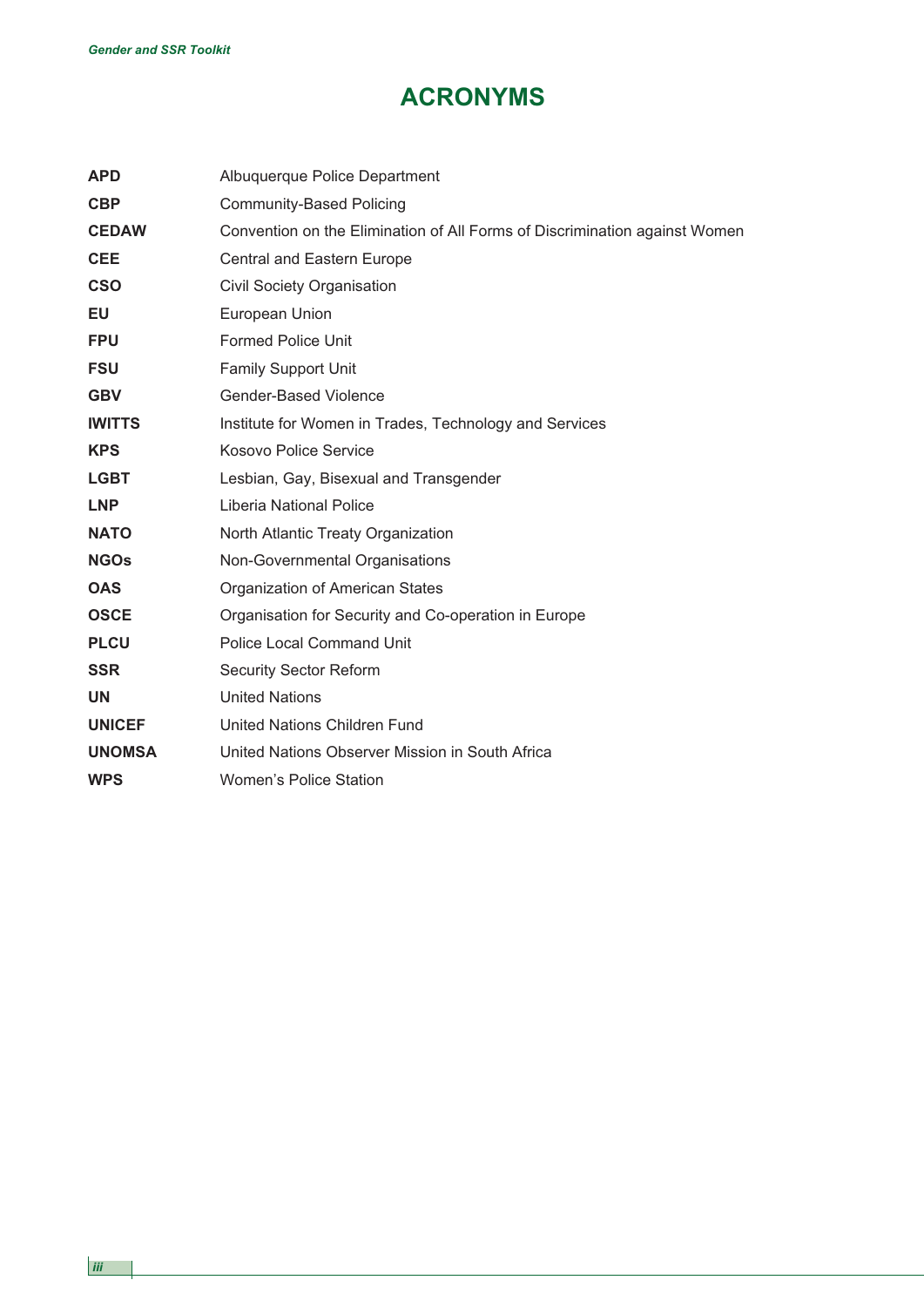# **Police Reform and Gender**

# **1Introduction**

Police organisations play an important role in society. They are responsible for maintaining peace and order, upholding the rule of law and performing their duties with sensitivity and regard for members of the community. As police organisations around the world try to improve their response to, and protection of, individuals and communities they become involved in a process of reforming policies and practices. The demand for reform is instigated by a number of factors such as: internal reviews, public pressure, government decisions, international attention and/or post-conflict recovery. Police reform processes support the establishment or strengthening of an accountable, effective, equitable and rights-respecting police organisation. A central pillar of any reform must be a focus on ensuring that the security needs of diverse populations are properly understood and incorporated into the structure and operations of the police.

The following tool on police reform and gender focuses on the importance of strengthening the ability of the police to understand and address the different security needs of the entire population (including men, women, boys and girls, from all walks of life) and creating non-discriminatory and representative police institutions. This compiled information is based on international research and field experience and discusses internal issues (institutional culture) and external issues (policies and procedures for addressing crime) in police reform.

This tool is intended for use by various actors working on police reform including: police officers and recruitment staff, government officials, international and regional organisations and civil society organisations as well as parliamentarians and researchers. It is designed as a reference tool, with a mix of background information and practical examples and tips to assist in the design and/or implementation of the reform process. The following information is not to be used as a template, but as a starting point for incorporating gender issues into a police reform processes that should be broadly defined and reflective of the communities the police serve.

This tool includes:

- An introduction to police reform
- **■** The rationale behind integrating gender issues and ways in which this can strengthen police reform initiatives
- Entry points for incorporating gender issues into different aspects of police reform, including practical tips and examples
- **■** An examination of particular gender and police reform issues in post-conflict, transitional, developing and developed country contexts
- **■** Key recommendations
- Additional resources

# **2 What is police reform?**

Police reform is a core part of security sector reform (SSR). This broader reform process is often defined as the transformation of a security system, including all the actors, their roles, actions and responsibility to manage and operate the system in a manner that is consistent with democratic norms and sound principles of good governance.<sup>1</sup> The police are one of the core state security actors, and any police reform process needs to be coordinated with other security actors to ensure a system-wide rather than an ad-hoc approach.



**Definition of Police***:* the civil force of a state, responsible for the prevention and detection of crime and the maintenance of public order.<sup>2</sup> The term therefore includes all law enforcement agencies, such as the police and gendarmerie-like constabulary forces that exercise police powers, especially the power of arrest and detention.<sup>3</sup>

**Definition of Police Reform***:* the transformation or change of a police organisation into a professional and accountable police service practicing a style of policing that is responsive to the needs of local communities.4

Police reform is about change, and is a process that moves a police institution toward being more accountable for its actions and having greater respect for human rights. This process can be time-bound, specifically in post-conflict settings where it is supported through international assistance and defined by external timelines; or ongoing where there is national support (political and/or financial). Effective police reform goes through the following main phases:<sup>5</sup>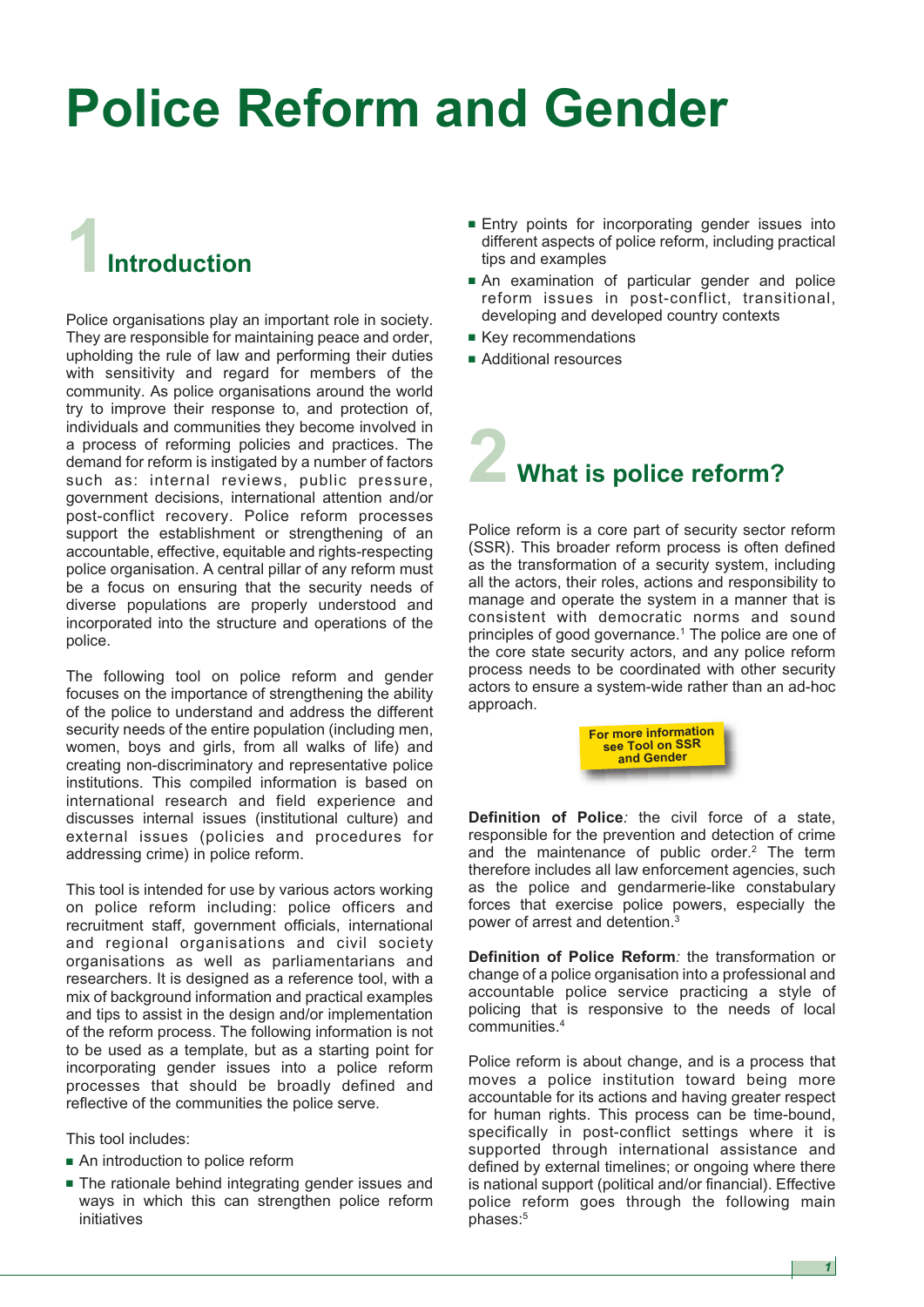- *1. Pre-engagement analysis and assessment*: gathering information to understand and analyse the local context
- *2. Design and planning*: based on analysis, develop a clear reform plan or map with welldefined goals
- *3. Managing the implementation*: put in place the reform plan in partnership with various stakeholders
- *4. Evaluation*: monitor progress, gather information and data regarding changes taking place and evaluate successes and identify challenges that need to be addressed

This process is unique to each context, whether in post-conflict, developing, transitional or developed countries (for context-specific tips/recommendations refer to Section 5). Although differences exist between contextual realities, respect for human rights and humanitarian law should be regarded as an essential starting point for reforming the internal and external culture of the police.

Examples of police reform in different regions include:

- *Central America*, which is distancing the police from the military system and establishing civilian control over the security forces.<sup>6</sup>
- *Central Asia*, which is shifting from colonial policing systems to a democratic structure where the police work for the public and not in the interests of a ruling party or an influential group in society.<sup>7</sup>
- *North America*: which is responding to corruption and excessive use of force allegations and lawsuits to create a more service-oriented style of policing that is inclusive of the needs of the wider community, including previous periphery communities – such as lesbian, gay, bisexual, and transgender people (LGBT).
- **■** *Eastern*-*Europe/Post-communist states*: which is responding to corruption and the requirement for service-oriented and rights-based rule of law policing.

These examples are only samples of overarching types of reform that take place. It should be noted that while certain reforms may be more closely associated with a particular region or context, various types of reform can take place in any given police institution. Examples of police reform include: changes at the rank and file level such as skills development, training and awareness raising; working with high-ranking officials in order to change the militarised nature of the police; and re-defining the mandate and operational procedures within the police institution. Regardless of the level, type, or context of reform, an understanding of local capacities to implement reform, the needs of the given population and the timing must be carefully considered to ensure that the plan for reform is realistic and achievable in a measured timeframe.

# **2.1 Common challenges in policing**

Police institutions face various challenges that require continual consideration for improvement. Few, if any, organisations are immune from critique and demands for change, including the most experienced to recently trained and newly established police organisations. Despite the huge geographic, social and economic differences of the various countries, as well as the diversity of their police structures, sizes and contexts, common problems exist that affect many police organisations, particularly in relation to issues of gender. The following is a non-exhaustive list:<sup>8</sup>

- Poor response rates to crimes committed against particular social groups
- **■** Excessive use of force against particular groups, especially marginalised groups such as men from minority groups, indigenous peoples, LBGT people
- **■** Exclusion of particular groups within the police institutions
- Misconduct and abuse of function
- Refusal to register complaints

| Box 1                                                                                                                   | <b>Operational effectiveness of the police</b> |                                                                   |                                                                                      |                                                                          |
|-------------------------------------------------------------------------------------------------------------------------|------------------------------------------------|-------------------------------------------------------------------|--------------------------------------------------------------------------------------|--------------------------------------------------------------------------|
| Accountable                                                                                                             |                                                | <b>Effective</b>                                                  | <b>Equitable</b>                                                                     | <b>Rights respecting</b>                                                 |
| Strong linkages with the<br>community to disseminate<br>information on citizens' rights and<br>police responsibilities. |                                                | Skills development for all police<br>officers/staff.              | Professional opportunities within<br>the police for all members of the<br>community. | Reduce incidence of excessive<br>use of force.                           |
| Independent mechanisms to<br>investigate allegations against the<br>police.                                             |                                                | Reduced corruption.                                               | Pay based on skill level and<br>ranking rather than sex.                             | Equal treatment of police officers<br>and staff within the organisation. |
| Strong internal and external<br>oversight mechanisms.                                                                   |                                                | Training opportunities for all levels<br>within the police.       | Equal access to career<br>development opportunities.                                 | Health requirements of all staff<br>taken into consideration.            |
| Diverse input and feedback into<br>the operations and functioning of<br>the police.                                     |                                                | Understanding and ability to<br>address diverse security threats. | Resource allocation based on<br>identified security needs and<br>threats.            | Equitable police services provided<br>to all members of the community.   |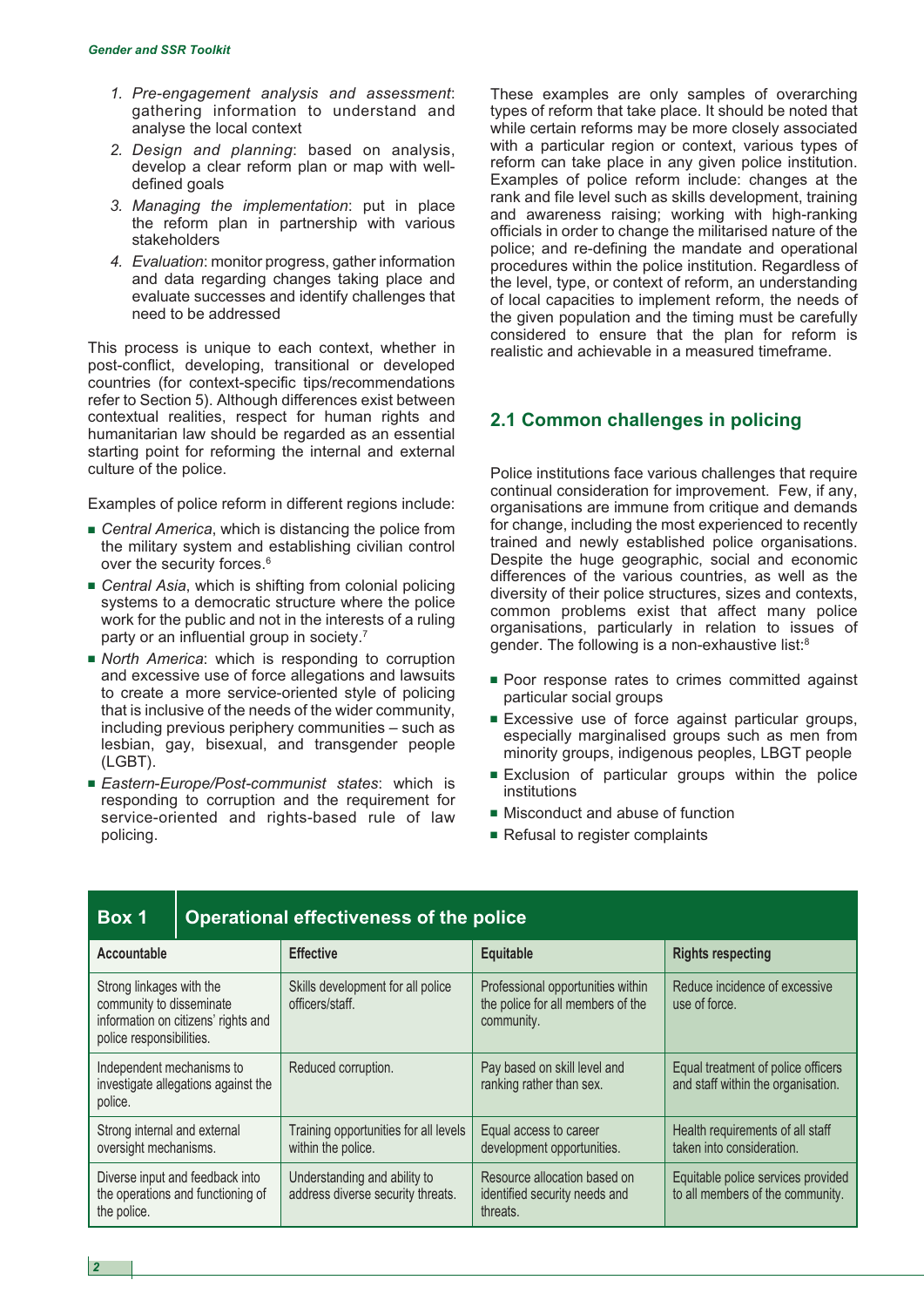| Box 2                                                                                                                                                                                                                                                                                                     |  | Security threats against men, women, boys and girls                                                                                                                                                               |                                                                                                                                                                                             |                                                                                                                                                                                               |  |  |
|-----------------------------------------------------------------------------------------------------------------------------------------------------------------------------------------------------------------------------------------------------------------------------------------------------------|--|-------------------------------------------------------------------------------------------------------------------------------------------------------------------------------------------------------------------|---------------------------------------------------------------------------------------------------------------------------------------------------------------------------------------------|-----------------------------------------------------------------------------------------------------------------------------------------------------------------------------------------------|--|--|
| Men<br>Robbery (Australia: 75% of<br>victims are male) <sup>11</sup><br>$\blacksquare$ Assault<br>$\blacksquare$ Homicide<br>Simple and aggravated assault<br>Gang violence<br>Forced to rape their own family<br>members (particularly in<br>conflict)<br>Rape and sexual torture<br>■ Human trafficking |  | <b>Women</b><br>Domestic violence<br>Sexual assault (USA: 92% of<br>victims in workplace are<br>women $)^{12}$<br>$\blacksquare$ Dowry death<br>■ Sexual harassment<br>$\blacksquare$ Rape<br>• 'Honour' killings | <b>Boys</b><br>Gang violence<br>• Child abuse and rape<br><b>Bullying</b><br>■ Kidnapping & abduction<br>Exposure & abandonment<br>■ Human trafficking<br>■ Buying/selling for prostitution | <b>Girls</b><br>$\blacksquare$ Infanticide<br>• Child abuse and rape<br>■ Human trafficking<br>$\blacksquare$ Kidnapping & abduction<br>• Child marriage<br>■ Buying/selling for prostitution |  |  |
|                                                                                                                                                                                                                                                                                                           |  | $\blacksquare$ Stalking<br>■ Forced sterilisation<br>$\blacksquare$ Human trafficking                                                                                                                             |                                                                                                                                                                                             |                                                                                                                                                                                               |  |  |

- Poor investigation skills leading to low conviction rate
- **■** Lack of accountability
- Lack of civilian trust

# **2.2 Why police reform?**

To address common challenges in policing, reforms can be undertaken to make the police more operationally effective, accountable, equitable and rights respecting. Box 1, although not exhaustive, provides examples of changes that could take place as a result of police reform in an effort to make a police organisation more operationally effective.

# **3 Why is gender important to police reform?**

**Gender** refers to the particular roles and relationships, personality traits, attitudes, behaviours and values that society ascribes to men and women. 'Gender' therefore refers to *learned* differences between men and women, while 'sex' refers to the *biological* differences between males and females. Gender roles vary widely within and across cultures, and can change over time. Gender refers not simply to women or men but to the relationship between them.

**Gender mainstreaming** is the process of assessing the implications for women and men of any planned action, including legislation, policies or programmes in all areas and at all levels.<sup>9</sup>



Addressing gender issues is not a process of taking power away from men and giving it to women and other under-represented groups, but rather a process of improving efficiency and effectiveness of the reformed organisations.

**Compliance with obligations under international laws and instruments**

Integrating gender into police reform is necessary to comply with international and regional laws, instruments and norms concerning security and gender. Key instruments include:

- **■** *The Convention on the Elimination of All Forms of Discrimination against Women* (1979)
- *The Beijing Declaration and Platform for Action* (1995)
- **■** *United Nations Security Council Resolution 1325 on Women, Peace and Security* (2000)

For more information, please see the Toolkit's Annex on International and Regional Laws and Instruments.

# **3.1 Effective provision of security for men, women, girls and boys**

As police are responsible for the maintenance of public order and protection of people, the police need to understand and address all security threats facing the community they serve, recognising that men and women are affected by violence and discrimination in very different ways and to different degrees. For example, crimes against men are predominantly in public areas, whereas crimes against women, such as domestic violence, often happen in private spaces, a realm that many state institutions do not consider themselves responsible for.10 Some examples of security threats (not in order of prevalence) against men, women, boys and girls are set out in Box 2.

It is the duty of police officers to prevent, reduce and respond to these forms of crime, including genderbased violence (GBV) as it is one of the most common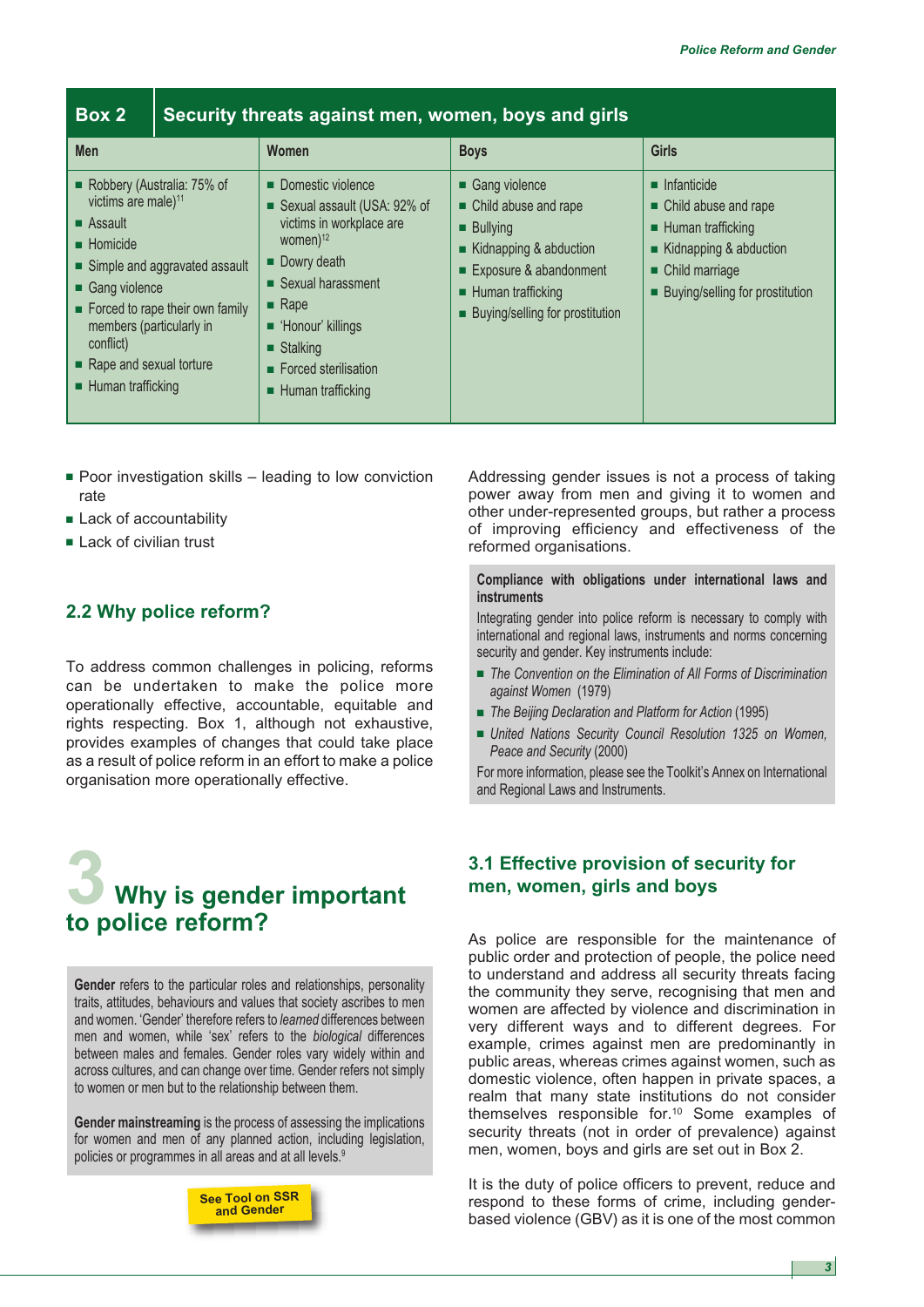| Box 3                              | Percentage of female and male police officers in selected countries |      |                               |                             |
|------------------------------------|---------------------------------------------------------------------|------|-------------------------------|-----------------------------|
| <b>Country</b>                     |                                                                     | Year | <b>Female police officers</b> | <b>Male police officers</b> |
| <b>Post-Conflict</b>               |                                                                     |      |                               |                             |
| South Africa <sup>19</sup>         |                                                                     | 2006 | 29%                           | 71%                         |
| Cyprus <sup>20</sup>               |                                                                     | 2006 | 16%                           | 84%                         |
| Sierra Leone <sup>21</sup>         |                                                                     | 2006 | 15%                           | 85%                         |
| Kosovo <sup>22*</sup>              |                                                                     | 2006 | 14%                           | 86%                         |
| <b>Transitional and Developing</b> |                                                                     |      |                               |                             |
| Jamaica <sup>23</sup>              |                                                                     | 2001 | 18%                           | 82%                         |
| Czech Republic <sup>24</sup>       |                                                                     | 2001 | 12%                           | 88%                         |
| Venezuela <sup>25</sup>            |                                                                     | 2002 | 10%                           | 90%                         |
| Romania <sup>26</sup>              |                                                                     | 2005 | 8%                            | 92%                         |
| India $27$                         |                                                                     | 2006 | 2%                            | 98%                         |
| <b>Developed</b>                   |                                                                     |      |                               |                             |
| Australia <sup>28</sup>            |                                                                     | 2002 | 29%                           | 71%                         |
| Canada <sup>29</sup>               |                                                                     | 2006 | 18%                           | 82%                         |
| Sweden <sup>30</sup>               |                                                                     | 2001 | 18%                           | 82%                         |
| United States <sup>31</sup>        |                                                                     | 2006 | 12-14%                        | 88-86%                      |
| Finland <sup>32</sup>              |                                                                     | 2004 | 10%                           | 90%                         |

\* At the time of writing, November 2007, the status of Kosovo is unresolved.

threats to security in all parts of the world. A World Health Organization study indicates that upwards of 69% of women reported having suffered physical aggression from a male partner at some time in their lives.13 GBV is an act of violence – physical, sexual or psychological – which is likely to result in harm to an individual and is carried out due to their gender. This type of violence is committed against men and women, boys and girls, and is reflective of power imbalances that exist between men and women or between a child and her or his caregiver.

GBV can be compounded by insecurities based on other factors such as ethnic background, sexual orientation and religion:

- 67% of religiously aggravated cases in England and Wales in 2005/2006 were against Muslims.14
- **■** In South Africa, black lesbians are raped as well as physically and verbally abused due to their sexual orientation.15

Men and women are often reluctant to report these crimes to the police. Men who have been subjected to GBV are often ashamed and unwilling to discuss the incident for fear of being seen as weak, emasculated or gay. Women are often reluctant to talk to the police due to the social taboos and stigma associated with being a victim of GBV. Additional challenges exist in countries that do not have adequate laws in place on the eradication of GBV. Within the police there is a need to ensure that all officers – men and women – are adequately trained to respond to victims of GBV and possess the necessary skills to process and investigate crimes effectively.

# **3.2 Creating a representative and more effective police service**

*'Increasing diversity is not just the right or moral things to do – it is essential for us to deliver our business. A diverse workplace gives us access to a broad range of skills, experience, education and culture which maximises our ability to deliver a variety of local solutions to local problems.'*

United Kingdom Home Office – Handout on Diversity in the Police Service <sup>16</sup>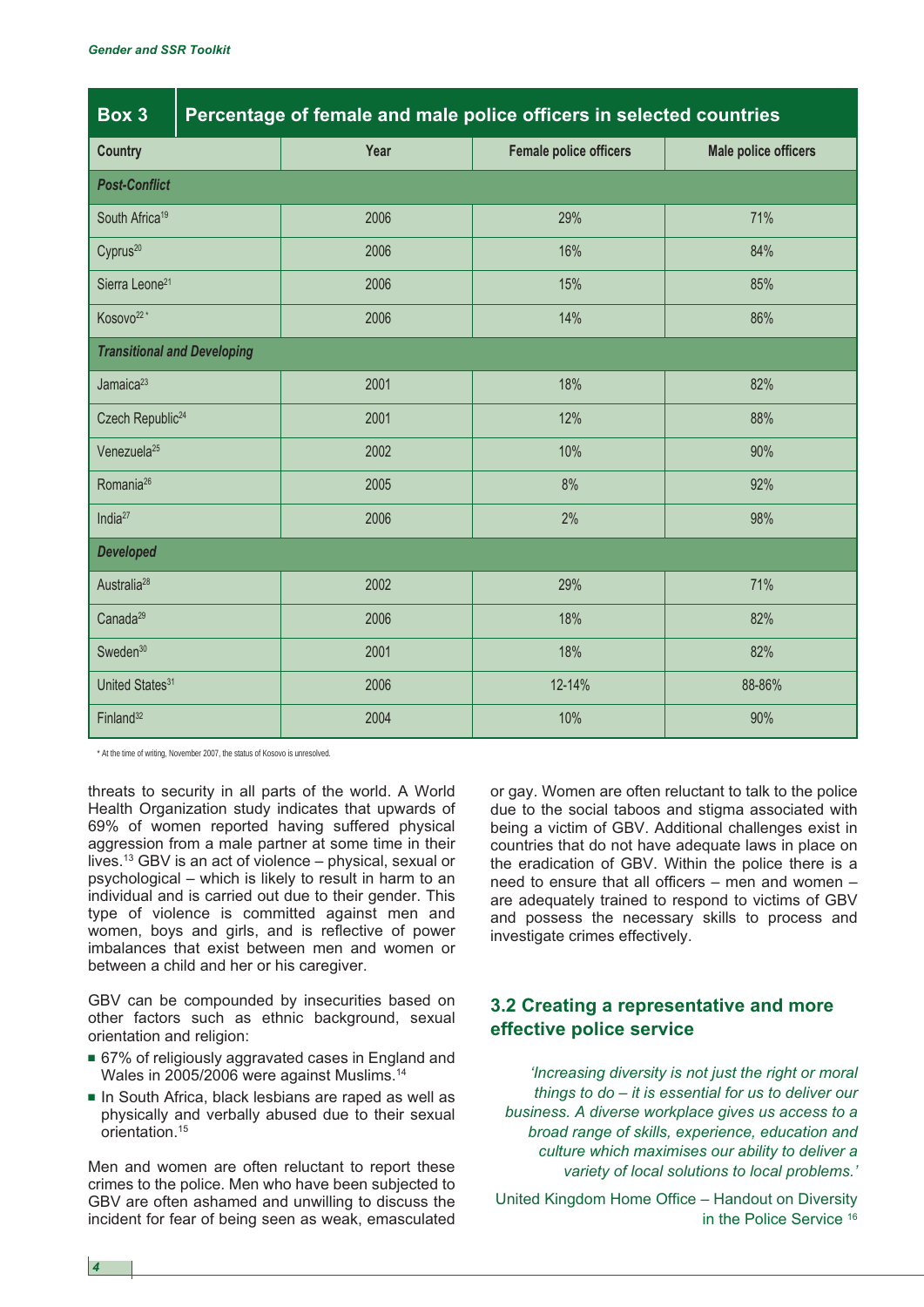Security threats and crimes are committed against all sections of society; however, police organisations throughout the world continue to be predominantly male with poor representation from certain groups. Policing has traditionally been regarded as 'men's work' because it is associated with crime, danger, and coercion.17 Recruitment processes, including background checks and personal interviews, sometimes eliminate female candidates or men that do not have 'correct' masculine attitudes, such as 'toughness' and absolute heterosexuality.18 However, by having a more representative police service – one that reflects the ethnic, religious, geographic, sex, tribal, and language makeup of the community – the credibility, trust and therefore the legitimacy of the service, will grow in the eyes of the public. Increasing the number of female personnel can have concrete operational benefits.

Box 3 provides an overview of the over-representation of male police officers around the world.

To move towards a more operationally effective police and in order to more effectively respond to the security needs of women and under-represented groups, steps need to be taken to overcome the representation gap. Some potential benefits of greater representation, cited by the United Kingdom Police Home Office, include:<sup>33</sup>

- A gay police officer might be able to suggest new ways of getting crime reduction messages across to gay communities and within the police.
- **■** A younger officer may have greater knowledge of local clubs and bars and may be able to come up with innovative solutions to alcohol-related disorder.
- **■** A female Muslim officer may be best placed to attend to a domestic incident involving another Muslim woman.

Increasing the representation of female police officers can have additional benefits. According to the National Center for Women and Policing, national and international studies indicate that women and men are equally capable of conducting police work effectively. In fact, studies indicate that women often bring a certain set of skills and strengths to police work, including the ability to minimise the use of, or reliance on, force when dealing with a belligerent person(s).<sup>34</sup> Some of the additional ways that women contribute to a more effective police organisation are:35

- **■** Female officers may be more effective at defusing potentially violent situations than their male counterparts.
- **■** Female officers are reported by the public to act "inappropriately" less frequently than their male counterparts.
- Female officers are less inclined to use deadly force, e.g. to draw firearms.
- **■** Female officers experience less opposition or resistance from male offenders they arrest and/or question.
- **■** Female officers can act as role models to community members regarding the ability for women to participate in security sector institutions.
- Female officers often possess better communication skills than their male counterparts and are better able to facilitate the cooperation and trust required to implement a community policing model.<sup>36</sup>

Increased representation of female police officers is also an operational imperative if police are to effectively respond to GBV against women and girls. Not only are women more likely to report GBV to a female officer, it is also a good practice to have a trained woman present during the investigation procedure.

# **3.3 Ensuring non-discriminatory and human rights promoting police institutions and culture**

Eliminating discrimination and human rights violations, including GBV, by police personnel will help create an effective and productive work environment and increase the security of both personnel and civilians. In some countries, police commit abuses including sexual harassment and sexual assault, are complicit in forced sex work and human trafficking and discriminate on the basis of sex and sexual orientation. Male and female police personnel, as well as civilian men, women, girls and boys can be direct victims of these violations. For instance, a 2006 report from Amnesty International stated that: 'Rape of women and girls by both the police and security forces, and within their homes and community, is acknowledged to be endemic in Nigeria.'37 These forms of human rights violations can be perpetrated by individual police staff or groups of employees, and are sometimes perpetuated by discriminatory institutional cultures.

The discriminatory attitudes of police personnel can also prevent equal access to police services. According to the UN Rapporteur on Violence against Women, in country after country, women report that the police are insensitive and may fail to adequately investigate gender-based crimes. 'Some women have reported that when they went to the police to report a rape, male officers would make light of it, even asking whether they enjoyed the experience.'38 Gender-based discrimination can be compounded by discrimination based on race, class, caste, age or physical disability. For example, systematic discrimination and violence against Roma communities by police in Croatia and the Czech Republic have made Roma women unwilling to seek assistance from the authorities.<sup>39</sup>

However, it should be noted that the inclusion of women and under-represented groups does not automatically result in a more non-discriminatory police organisation. The internal culture of disrespect and harassment sometimes results in individual officers taking on the dominant culture to protect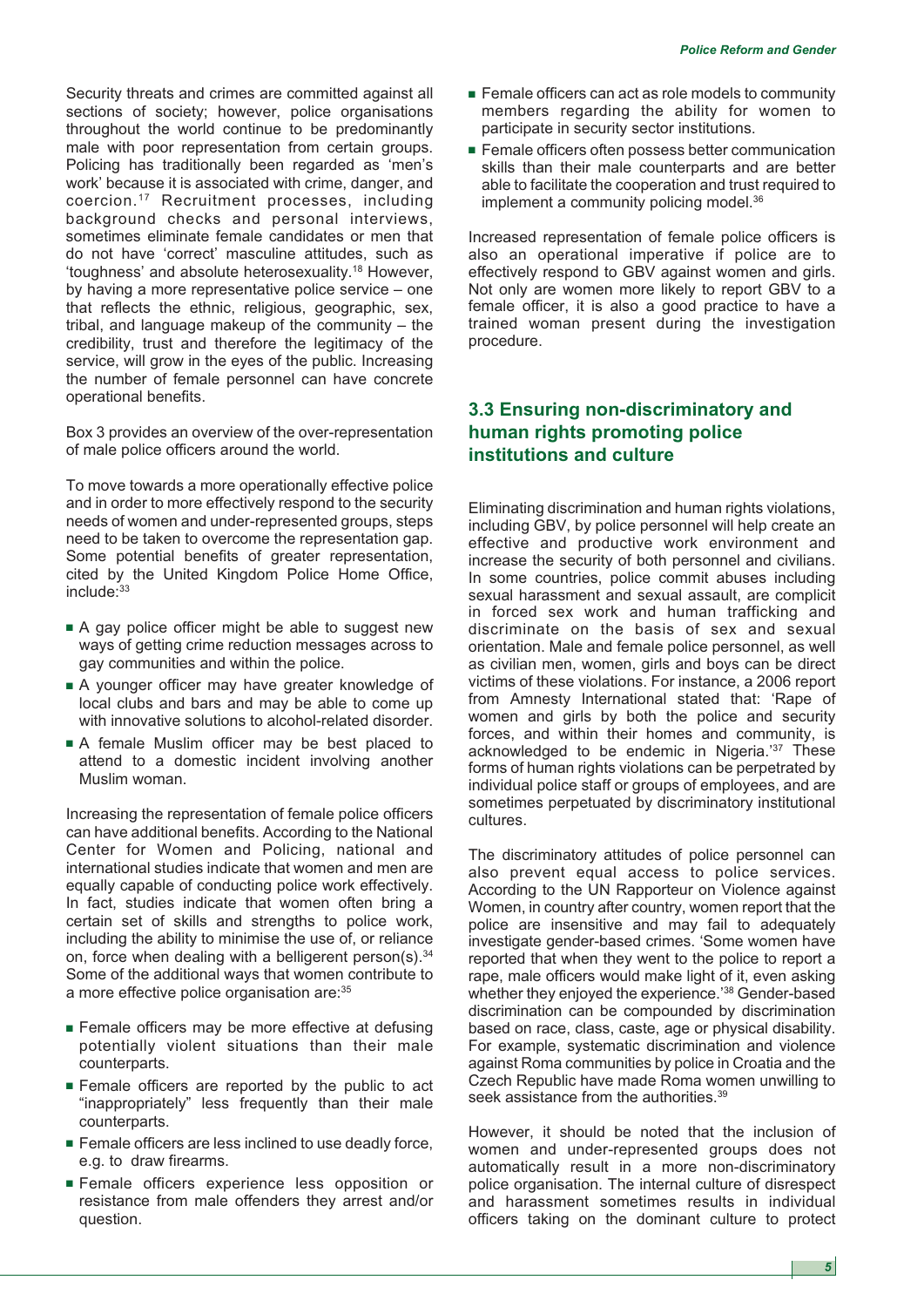|                                                                                                                                                                                                         | Template for plan of action for reform <sup>42</sup><br>Box 4                                                                                                                    |                                                                                                                                                                                         |                                                                                                                                        |                |                 |
|---------------------------------------------------------------------------------------------------------------------------------------------------------------------------------------------------------|----------------------------------------------------------------------------------------------------------------------------------------------------------------------------------|-----------------------------------------------------------------------------------------------------------------------------------------------------------------------------------------|----------------------------------------------------------------------------------------------------------------------------------------|----------------|-----------------|
| Recommendations                                                                                                                                                                                         |                                                                                                                                                                                  |                                                                                                                                                                                         | <b>Tasks</b>                                                                                                                           | Responsibility | <b>Timeline</b> |
| 1. Promote an organisational value, stating that the<br>police organisation is committed to diversity and<br>gender issues.                                                                             |                                                                                                                                                                                  |                                                                                                                                                                                         | Develop an organisational value statement.                                                                                             |                |                 |
| 2. Create policies and procedures to achieve the<br>organisational value.<br>Example: No member of staff is to be<br>discriminated against for any reason - race,<br>religion, sex, sexual orientation. |                                                                                                                                                                                  |                                                                                                                                                                                         | Ensure clear policy statements, which will be the<br>most powerful tools with which to guide police<br>reform.                         |                |                 |
|                                                                                                                                                                                                         |                                                                                                                                                                                  | 3. Create a permanent unit/body whose role is to<br>ensure that gender is an integral part of every<br>aspect of police policies and practices.                                         | Develop the mandate, terms of reference and<br>recommended membership.                                                                 |                |                 |
| 4. Develop a comprehensive internal and external<br>communications strategy in support of the goals<br>for gender equity within the police.                                                             |                                                                                                                                                                                  |                                                                                                                                                                                         | Develop a communication strategy using user-<br>friendly methods                                                                       |                |                 |
|                                                                                                                                                                                                         | 5. Establish measurable gender- equity goals and<br>tracking mechanisms.                                                                                                         |                                                                                                                                                                                         | • Define monitoring systems and allocate necessary<br>resources.<br>Develop tracking systems and databases for data<br>collection.     |                |                 |
|                                                                                                                                                                                                         | 6. Establish strategic targets for recruitment of<br>employees in order to increase the capacity of the<br>police to provide services to diverse groups within<br>the community. |                                                                                                                                                                                         | Develop demographic survey to identify diversity<br>requirements.                                                                      |                |                 |
|                                                                                                                                                                                                         |                                                                                                                                                                                  | 7. Carry out a comprehensive review of recruitment<br>procedures in order to identify and remove barriers<br>to hiring under-represented groups and analyse<br>unsuccessful applicants. | Develop review process and allocate necessary<br>resources.                                                                            |                |                 |
|                                                                                                                                                                                                         | 8. Establish mechanism to ensure that all members<br>of an interview board understand and demonstrate<br>a commitment to gender equity and service-<br>oriented policing.        |                                                                                                                                                                                         | Use newly defined policies as basis for training.                                                                                      |                |                 |
|                                                                                                                                                                                                         |                                                                                                                                                                                  | 9. Develop a plan to review all policies and procedures<br>to ensure they are gender and diversity- sensitive.                                                                          | Define the plan with timelines and responsibilities<br>for review process.                                                             |                |                 |
|                                                                                                                                                                                                         |                                                                                                                                                                                  | 10. Integrate into the training programme for all new<br>and serving police staff the new policies and<br>procedures on gender and diversity.                                           | Train all trainers on new policies.<br>I Identify training gaps and re-design training<br>programmes to address gaps.                  |                |                 |
|                                                                                                                                                                                                         |                                                                                                                                                                                  | 11. Develop an employee mentoring programme.                                                                                                                                            | I Identify women at all levels within the police to<br>participate in the mentorship programme.                                        |                |                 |
|                                                                                                                                                                                                         |                                                                                                                                                                                  | 12. Review family-friendly initiatives that reflect the<br>needs of all police employees.                                                                                               | Analyse the needs of both men and women and<br>develop initiatives or policies to address these<br>needs.                              |                |                 |
|                                                                                                                                                                                                         | and discrimination.                                                                                                                                                              | 13. Establish processes to support supervisor<br>accountability to address inappropriate employee<br>behaviour with respect to workplace harassment                                     | I Identify disciplinary measures and train all<br>supervisors on the process for taking disciplinary<br>measures.                      |                |                 |
|                                                                                                                                                                                                         |                                                                                                                                                                                  | 14. Establish or improve existing means of processing<br>public complaints against the police.                                                                                          | Analyse the current system of reviewing complaints<br>and ensuring they are accessible, particularly for<br>women and minority groups. |                |                 |
|                                                                                                                                                                                                         |                                                                                                                                                                                  | 15. Establish mechanisms whereby all members of the<br>promotion review board understand and<br>demonstrate commitment to gender equality.                                              | Set indicators to measure a commitment to gender<br>equality within the review board.                                                  |                |                 |
|                                                                                                                                                                                                         |                                                                                                                                                                                  | 16. Establish mechanism for gender-appropriate<br>allocation of facilities, equipment, etc.                                                                                             | <b>If I</b> Identify facilities/ equipment needs.                                                                                      |                |                 |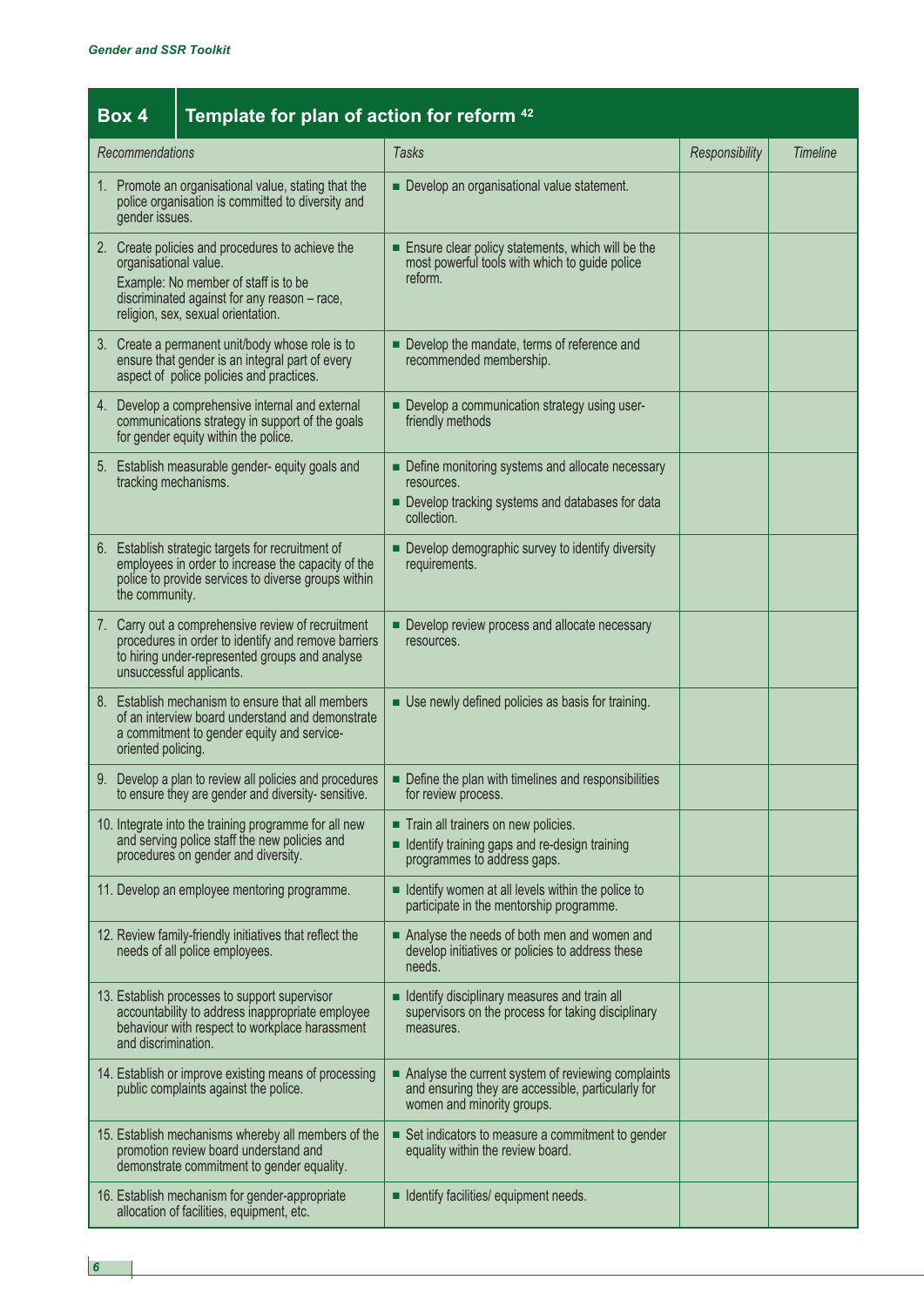themselves in the workplace. Female police officers have been known to act tougher on female victims of crime and employ increased use of force with citizens in an attempt to gain acceptance into the dominant group.40 The reform process needs to address the challenges associated with organisational culture, and work towards a police service that respects colleagues and the population served.

# **4 How can gender be integrated into police reform?**

Any reform process is delicate and requires wellplanned strategic engagement. Recognising that the responsibility of the police is to serve and protect the community, local ownership is important to create effective and sustainable reform processes. Whether in post-conflict or developed countries, neither the police organisations nor the people they serve should be regarded as passive receivers of reforms. As such, the following tips and examples on the integration of gender into police reform must be adapted to meet specific local needs and capacities.

It is also important to keep in mind that men play a key role in gender-responsive police reform processes. Men in positions of power are able to use their influence to support and lead reforms. As 'champions', individuals take on the role of leaders, allies and educators within an organisation, specifically encouraging dialogue on potentially sensitive issues within the security sector hierarchy.<sup>41</sup> Throughout the ranks, men who recognise the opportunity to create a level playing field for all police personnel are able to lead by example when new policies and procedures are being adapted. Engaging male police officers in the discussions on the need for gender equality is an opportunity to disseminate information, and identify areas of resistance. Without the buy-in and support of the majority in a police organisation, no initiative will be successful or sustainable in producing change.

# **4.1 Gender plans of action**

The entry points below provide insight into some of the ways that gender can be integrated into police reform. With so many areas to address, the reform process may seem a bit overwhelming and it can be difficult to identify where to start. An initial gender assessment can provide an understanding of the current situation and highlight areas that need immediate or longerterm attention. Based on the assessment, an action

plan can be developed to identify the areas to be addressed and what tasks need to be completed.



Box 4 is an action plan template that, adapted to the specific context, can be used to guide the process.

# *Effective provision of security for men, women, girls and boys*

# **4.2 Review operational protocols and procedures**

Protocols and procedures set the operational framework for the work of police organisations, and shapes institutional culture. Clear, gender-responsive protocols and procedures need to be in place to minimise the instances of discriminatory application based on the judgement of individual officers. When reviewing protocols and procedures, the following considerations should be made:

#### **Review and consult**

- **■** Review procedures and protocols to ensure that they are non-discriminatory, include gendersensitive language and incorporate the different security needs of men, women, girls and boys – including specific provisions on GBV.
- Ensure that existing procedures and protocols reflect a clear understanding that the police are there to serve and protect the community as a whole, including women and under-represented groups.
- Consult with men's and women's police associations to identify required changes.
- **■** Discuss protocols and procedures with community groups, including women's organisations, survivors of violence, and other sectors such as health, education, justice and penal systems through community police forums or other avenues.
- **■** Establish a continuous review process to adapt protocols and procedures to reflect changing interests and needs of the community.43

### **Commitment**

**■** Ensure that revised procedures and protocols are supported by senior management, and that financial resources are allocated for implementation and integration of new information into all training sessions.44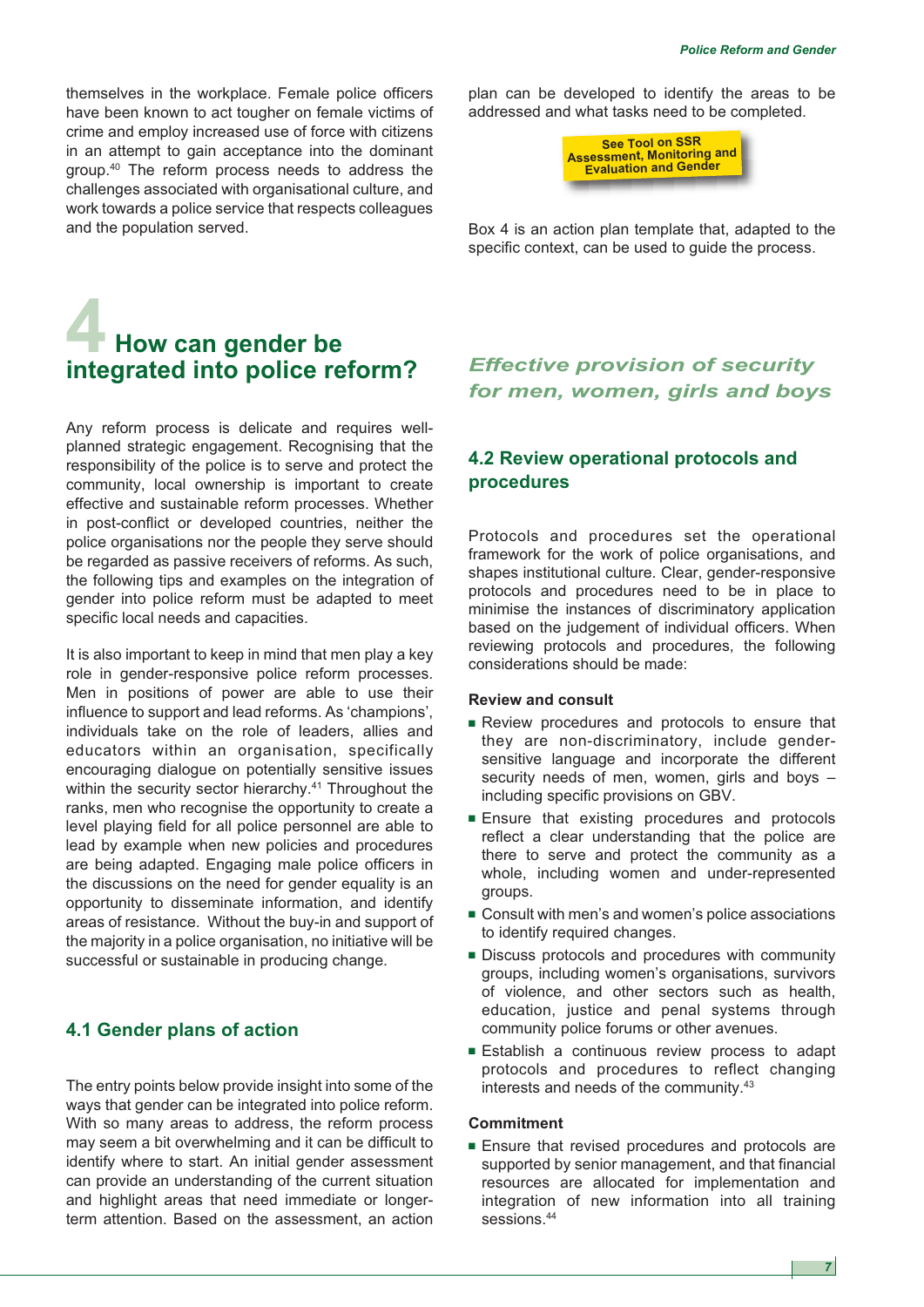# **Box 5** Sample protocol agreement between a community group **and a police service**

The following is a sample protocol between the police and a community group for under-represented individuals, which serves to demonstrate the commitment of the police to work collaboratively and responsively to the needs of the specific group. It is based on the Protocol Agreement between the Wabano Centre for Aboriginal Health and the Ottawa Police Service.<sup>46</sup>

#### **Definition of key principles**

#### **The best interests, protection and well-being of each individual is of primary importance**

- **■** Value, respect and affirm the importance of specific cultural and traditional beliefs.
- **■** Mutual respect among service providers is beneficial to the whole community.
- Respect the rights of people to become more involved in determining the causes and solutions to crime, disorder and conflict in a community.
- **■** All people must be committed to improving the quality of life of all and eliminating racism.

#### **Definition of roles and responsibilities**

#### **The role of the community group**

- 1. To provide ongoing cultural/historical awareness to members of the Police Service through various avenues which may include; training, meetings, dialogue and relationship building.
- 2. To provide resources/information on agencies providing services within the community.
- 3. To participate in the relevant committees to bring issues to the attention of the police.

### **The role of the police service**

- 1. To ensure the safety and security of all the individuals within the community aware that specific groups are often over-policed but underprotected.
- 2. To work cooperatively with community groups and agencies to ensure that the unique needs of the group are being met in the provision of policing services.
- 3. To provide the opportunity and audience for in-depth cultural awareness sessions to be delivered to members while also conveying the importance of participating in these sessions.
- 4. To create an atmosphere within the police that enables and encourages interaction between serving members and specific communities.

#### **Definition of the intent of the Parties**

**It is the intent of the Parties to:**

- 1. Develop and implement a programme for briefing, educating or training to provide opportunities for mutual learning.
- 2. Meet periodically to exchange information about programmes, services and events and to review progress in meeting the purposes of this protocol.
- 3. Formally review this protocol within six months from the date of signing, and annually thereafter; or earlier at the request of either party.
- 4. Mutually agreed adjustments will be made as deemed appropriate with the agreement of both parties.

#### **Outreach**

- **■** Translate all protocols and procedures into relevant languages and post them at all police stations in prominent places, accompanied by a communication and training plan.
- **■** Procedures that relate to interactions with the community should be posted in places with high levels of police-public interactions and accompanied by a public information campaign.45

# **4.3 Procedures and initiatives on genderbased violence**

As GBV is one of the most common threats to public security (identified in Section 3.1), it is the responsibility of the police to ensure rigorous and targeted processes for addressing it. This includes actively investigating, arresting, detaining and encouraging prosecution of GBV crimes, as well as

providing appropriate support and referrals for all victims of GBV.

# **Good practices for addressing GBV include:**

Procedural initiatives:

- **■** Reform policing approaches as part of the larger concept of the rule of law – including the reform of laws dictating the required responses of police in cases of GBV: e.g. a mandatory arrest policy where there are reasonable grounds for an arrest, or a mandatory reporting system for domestic violence.
- Create comprehensive protocols and procedures for GBV issues including: responding to domestic violence calls, receiving female and male victims of sexual violence, providing referrals to victims of antigay violence, and handling cases of human trafficking.
- **■** Collaborate with health, education, justice and civil society actors to ensure more effective responses to GBV – create joint action plans, referral systems and protocols.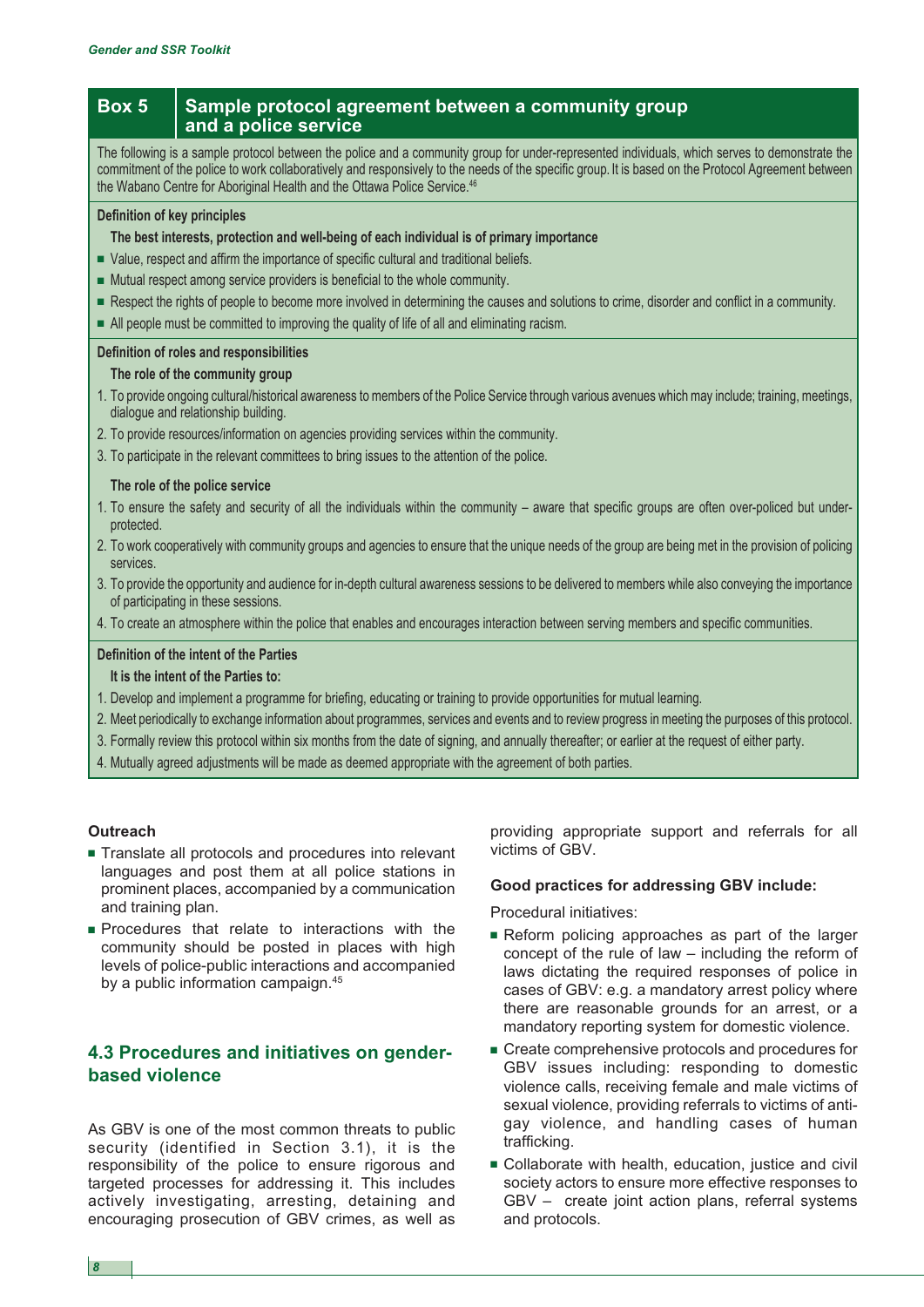**■** Gather comprehensive and uniform data on GBV crimes for monitoring purposes and advocacy for required resources.

Additional structural and programmatic initiatives:

- **■** Develop specialised trained units within police organisations to respond more effectively to GBV (see Section 5.3).
- **■** Provide in-depth training to all police officers on responding effectively to different forms of GBV (see Section 4.12).
- **■** Create hotlines to receive calls on GBV.
- Carry out media awareness-raising campaigns on GBV issues, to ensure survivors are aware of their rights and relevant police services, and to give a clear public message of police intolerance towards GBV.47
- **■** Engage with the public through anti-GBV outreach campaigns.

# **4.4 Women's police stations/specialised units**

Women are often reluctant to file complaints with the police for various reasons: cultural practices limiting interactions between men and women, social norms disallowing women to speak of violence within the home, and the overall inability of the police to process complaints.49 In addition, they often feel fear, shame, embarrassment and an unwillingness to become involved in the police and judicial systems. Reports from Statistics Canada in 2004 indicate that only 36% of female victims of spousal abuse and less than 10% of victims of sexual assault report the crimes to the police.50

# **Box 6 Guyana Police Force, addressing GBV**

In Guyana, the Guyana Police Force has been working with government and non-governmental organisations to establish a network to reduce gender-based and domestic violence. Results of this initiative have included training on the Domestic Violence Act as a mandatory component of the training curriculum at the Guyana Police College; police stations which now have space for interviewing persons reporting domestic violence; and the Police Commissioner has pledged to establish a domestic violence unit within the Guyana Police Force to better implement law enforcement duties in this area.<sup>48</sup>

In response, women's police stations (WPS) and domestic violence units have been established in a number of countries, including Argentina, Brazil, Colombia, Costa Rica, Ecuador, India, Liberia, Nicaragua, Peru, Uruguay, Sierra Leone, South Africa and the United Kingdom. These stations are staffed primarily by female officers in order to provide an environment where women may feel more comfortable in reporting and be assured that their reports will be properly handled. They often combine a number of specialised police officers with health workers, social workers, and legal and other specialists to form a team that can respond to cases of GBV, including domestic violence and sexual assault of women and children. In addition, they are focused on increasing awareness of women's rights within the community at large.

Some of the findings since the institutionalisation of these units/stations include the following:

**■** In India, between 1992 and 1994, 188 WPS were established. It has been reported that this resulted in a 23% increase in the reporting of crimes against women and children, and a higher conviction rate.<sup>51</sup>

# **Box 7 Case study of women's police stations in Latin American countries**

A 2003 study, conducted in certain Latin American Countries (Argentina, Brazil, Colombia, Costa Rica, Ecuador, Nicaragua, Peru and Uruguay) found that each WPS structure is unique and serves a different segment of the population, depending on the country and its criminal laws.<sup>54</sup> Although there are differences, the main characteristics of WPS are:<sup>55</sup>

- Most deal with domestic or family violence against women, boys and girls.
- **■** Services are provided in partnership with state and non-state actors.
- Police services include processing of declarations, carrying out investigations and the mediation of agreements in partnership with social workers.
- **■** WPS officers are exclusively women.
- There is no cost to the user for accessing the multi-disciplinary services.

WPS units aim to:

- **■** Protect women against threats to their security.
- Provide access to legal, medical and psychological support services that users, most often the poor, may not otherwise have access to.
- **■** Contribute to a gendered focus on security in general.
- **■** Contribute to good governance through ongoing collaboration between women's movements and NGOs, the police, and, in some cases, staterun women's mechanisms in the areas of service provision, coordination and administration.
- Collect data on crimes that are addressed by the specialised WPS units.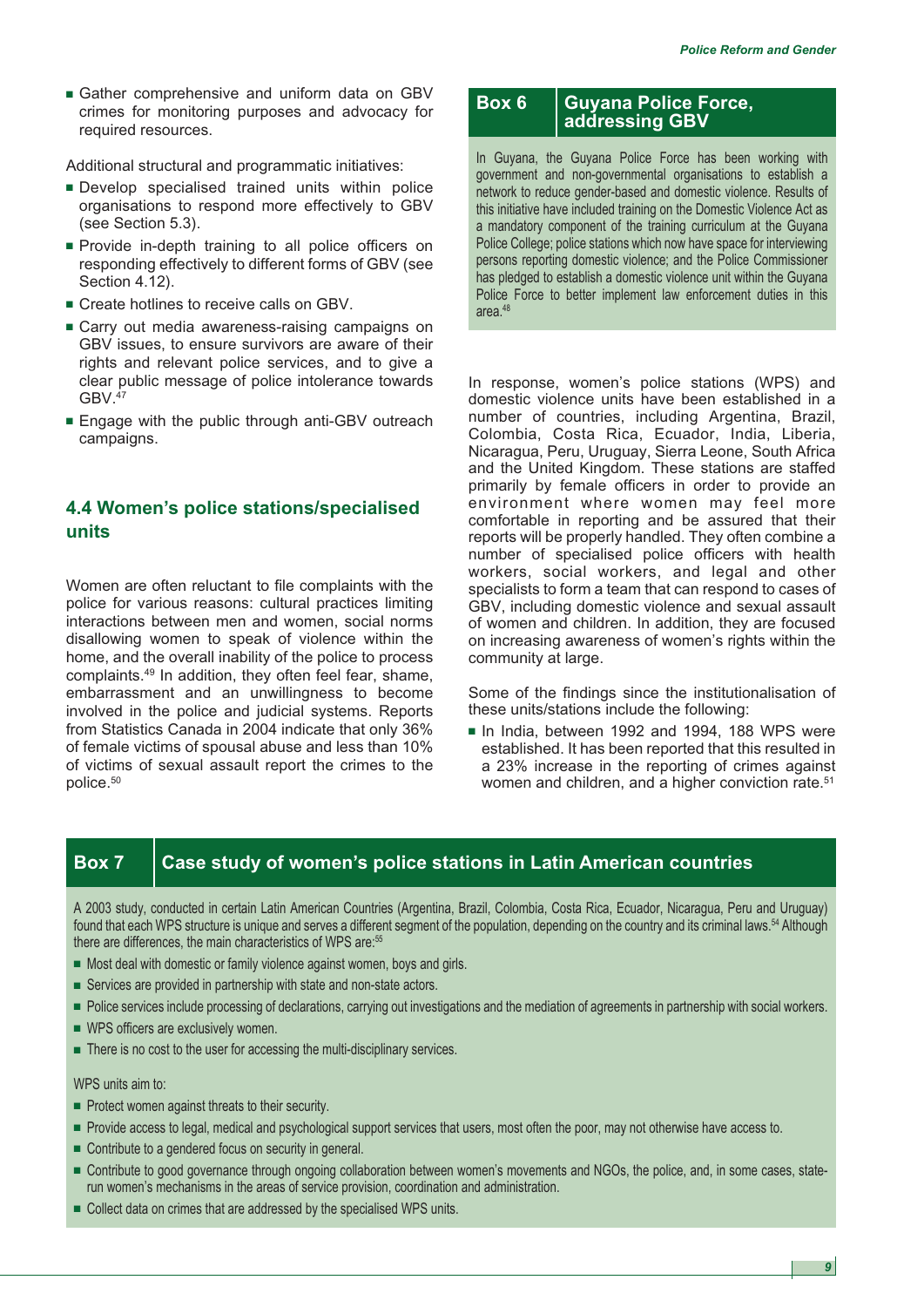- **■** The United Kingdom has found that since domestic violence units were established, there has been a significant increase in the number of complaints, higher arrest and prosecution rates and a reduced incidence of repeat victimisation.<sup>52</sup>
- **■** In Sierra Leone, Family Support Units were established in 2001 (see Section 5.1). Since then, increased numbers of complaints and arrests have been reported.<sup>53</sup>

Women's police stations provide an important service to an often neglected segment of society. To work towards more effective service delivery, challenges and risks need to be taken into account. The following is a list of some of the identified **challenges/risks:**

- **■** WPS that are separate from the central police structure can lead to further marginalisation of sexual violence and victim support services.
- **■** WPS that are not sufficiently linked to the judiciary and are thus unable to ensure that women who decide to press charges see their cases go to trial.
- **■** Statistics focus on tracking complaints that have been lodged, and not necessarily on what outcomes are reached or on other forms of violence against women.
- WPS are separate from the rest of the police, often with minimal specialised procedures, leading to varying means of addressing complaints or dealing with various issues, even within a given station or national police structure.
- **■** Without clear policies or procedures, there is limited training for officers who staff such units.
- WPS officer training has assumed that 'being a good listener' and the ability to handle GBV cases, comes naturally to women, resulting in inadequate training.

Although women's police stations constitute one approach to dealing with GBV, training and skills development for addressing GBV issues continue to be a requirement throughout the police, due to the high level of incidents and the diversity of cases involved (see Section 4.12 on gender training).

# **4.5 Community-based policing**

Community-based policing (CBP) is a common strategy when implementing police reform as it places emphasis on closer police-community working relations, finding new ways to solve crimes and maintain order and improving community safety.<sup>56</sup> When CBP is identified as a policing approach to be used, police need to understand and take into account the different security needs of men, women, girls and boys.

# **✔✔Gender checklist for community-based policing**

**✔** Ensure there is political will and support for addressing gender issues when undergoing reform initiatives.

- **✔** Commit financial resources, however limited, to demonstrating organisational commitment to gender-responsive reforms.
- **✔** Identify key players, or 'champions' within the police, to advocate for, and demonstrate the importance of, recognising and addressing the needs of the whole community, including representation within the police of the community they serve (e.g. police officers who are women or from under-represented groups).
- **✔** Create close ties to the community, including women's organisations and community groups working on behalf of under-represented groups, through joint training, joint patrolling and referral services.
- **✔** Hold regular meetings between the police and the community in politically neutral locations, e.g. community centres rather than police stations, to increase participation of hesitant community members, particularly women.
- **✔** Establish systems within the police to encourage officers and staff to suggest innovative ways for the police to serve the community more effectively and to ensure that the needs of all women, men, girls and boys are addressed. Recognise that, to give police officers motivation to change, various initiatives may be needed such as: targeted education campaigns, diligent supervision, disciplinary actions supported by internal review processes or civilian oversight.

*Creating a representative and more effective police service*

# **4.6 Assessments and audits**

Assessments and audits on governance and policymaking processes can determine the challenges and entry points to increasing the recruitment, retention and advancement of women. Audits/assessments can be undertaken by the police, by an independent body such as an ombudsperson, by the ministry responsible for the police, or by other actors involved in the reform process such as civil society organisations. As a first step, assessments/audits should gather concrete information, i.e. benchmarks for tracking the impact of reforms. The following is a template for a workplace environmental assessment on female recruitment and retention, based in part on an assessment made in the United States.

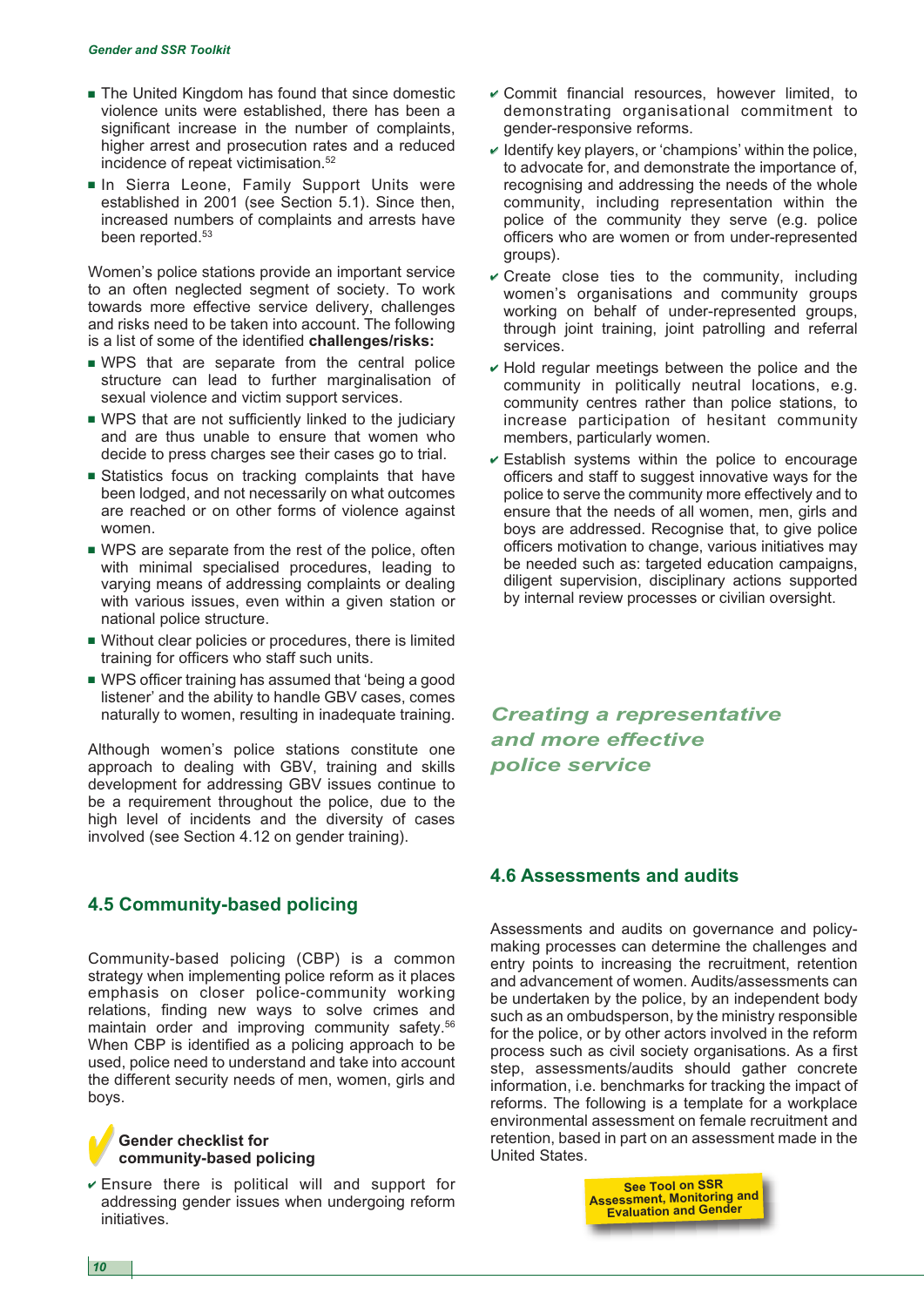## **Workplace environmental assessment** *<sup>57</sup>*

The methodology includes:

- Collecting information through anonymous surveys of female and male officers of various ranks.
- **■** Interviews and consultations with key internal stakeholders (e.g. the director of recruitment and selection) and external stakeholders (e.g. community police boards and civil society organisations, including women's, men's and LGBT groups).
- **■** Reviews of policies and procedures, specifically those related to sexual harassment.
- **■** Examinations of statistical information, such as recruitment and selection numbers.

Information should be gathered on areas in which female officers have traditionally faced barriers, including:

- Recruitment and selection
- **■** Training institutions
- **■** Sexual harassment
- **■** Acceptance by peers and supervisors
- Pregnancy and child care
- **■** Equipment and uniforms
- Retention
- Promotions

Information also needs to be collected on:

**■** Amount, type, and effectiveness of gender training received – especially on sexual harassment.

Output from the assessment includes:

**■** Sufficient information to prepare a report that identifies problems, challenges and a suggested plan of action.

# **4.7 Recruitment**

*'In Afghanistan, for example, the low status and military character of the police are likely discouraging factors for women, who, given the separation of the sexes in Afghanistan, are uniquely qualified to handle family and domestic cases and are essential to deal with female suspects, who otherwise are at heightened risk of abuse. Efforts to attract more women include a female dormitory at the Kabul Police Academy, and training for non-commissioned officers on a regional basis in Baghlan for women who are unable to live away from their families for long periods of time.'*

International Crisis Group 58

Recruitment policies and practices need to be updated to ensure they attract a full range of qualified individuals, including people from under-represented groups such as women and ethnic minorities. Police need to identify what barriers exist to attracting

individuals from specific groups and how to refine recruitment processes. Recruitment campaigns need to be accessible, clearly understood, reach out to under-represented groups and address issues of concern for target populations.

Job descriptions guide the recruitment process. Therefore, one step to ensuring more open recruitment processes is to update job descriptions to accurately reflect the skills required in modern policing. The following is a suggested checklist to guide this process.



#### **✔Checklist for developing a job description** <sup>59</sup>

- **✔** Job description accurately reflects the duties that police officers are expected to perform.
- **✔** Community input is obtained when developing the job description.
- **✔** Job description is reviewed by a legal expert to ensure that it is job-related
- **✔** Job description describes and emphasises community policing activities, along with traditional law enforcement duties.
- **✔** Job description emphasises the following knowledge, skills and attributes:
	- The ability to communicate with diverse community members
	- Knowledge of the value of cultural diversity
	- The ability to de-escalate violent situations
	- The ability to mediate disputes
	- The ability to organise and work cooperatively with community groups
	- The ability to communicate with diverse groupings of people
	- The ability to develop and prioritise solutions for crime and community day-to-day life problems
	- The ability to empathise with those holding different values
	- The ability to work cooperatively with other governmental and social service agencies
	- The ability to identify proactive measures to prevent problems and improve community life conditions
	- The ability to handle conflicting priorities

In addition, Box 8 illustrates some of the issues that should be considered during the recruitment process to attract and retain more women and underrepresented groups.

# **4.8 Retention**

Targeted recruitment campaigns are only as effective as the ability of the police to retain new recruits. Due to the high cost of conducting recruitment campaigns and training officers, police executives need to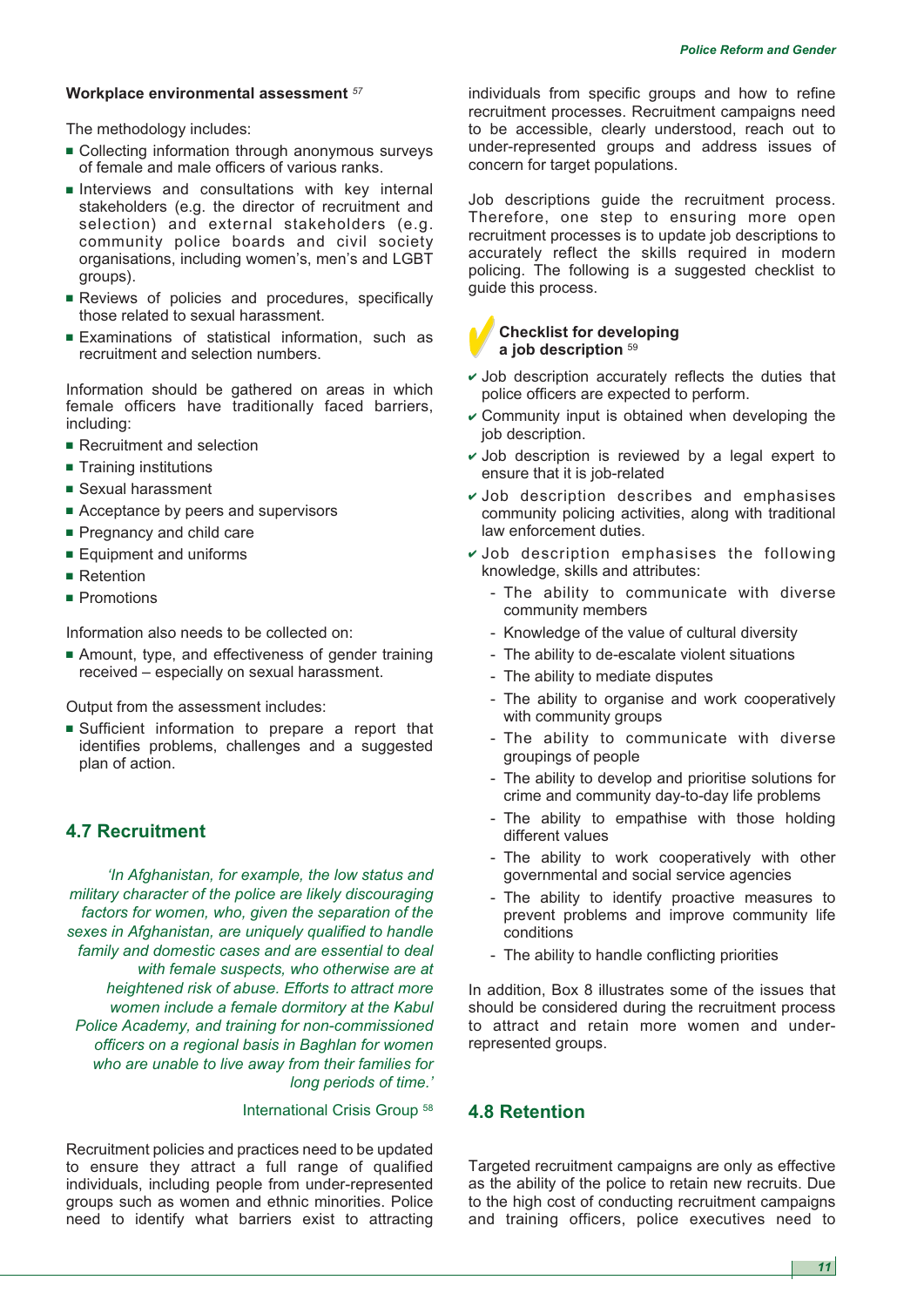| Box 8                                                        |                                                                                                                                                                                                                                                                                                                                                                                                                                                                                                                                                                                                                                                                                                                                                                                                                                                                                                                                                                                                                                                                                                 | <b>Strategies to recruit and retain women</b>                                                                                                                                                                                                                                                                                                                                                                                                                                                                                                                                                                                    |                                                                                                                                                                                                                                                                                                                                                                                                                                                                                                                                                                                                                                                                                                                                                                                                                                                                                                                                                                                                                                                                                                        |
|--------------------------------------------------------------|-------------------------------------------------------------------------------------------------------------------------------------------------------------------------------------------------------------------------------------------------------------------------------------------------------------------------------------------------------------------------------------------------------------------------------------------------------------------------------------------------------------------------------------------------------------------------------------------------------------------------------------------------------------------------------------------------------------------------------------------------------------------------------------------------------------------------------------------------------------------------------------------------------------------------------------------------------------------------------------------------------------------------------------------------------------------------------------------------|----------------------------------------------------------------------------------------------------------------------------------------------------------------------------------------------------------------------------------------------------------------------------------------------------------------------------------------------------------------------------------------------------------------------------------------------------------------------------------------------------------------------------------------------------------------------------------------------------------------------------------|--------------------------------------------------------------------------------------------------------------------------------------------------------------------------------------------------------------------------------------------------------------------------------------------------------------------------------------------------------------------------------------------------------------------------------------------------------------------------------------------------------------------------------------------------------------------------------------------------------------------------------------------------------------------------------------------------------------------------------------------------------------------------------------------------------------------------------------------------------------------------------------------------------------------------------------------------------------------------------------------------------------------------------------------------------------------------------------------------------|
| <b>Recruitment campaign</b>                                  |                                                                                                                                                                                                                                                                                                                                                                                                                                                                                                                                                                                                                                                                                                                                                                                                                                                                                                                                                                                                                                                                                                 | <b>Recruitment team</b>                                                                                                                                                                                                                                                                                                                                                                                                                                                                                                                                                                                                          | <b>Training academies</b>                                                                                                                                                                                                                                                                                                                                                                                                                                                                                                                                                                                                                                                                                                                                                                                                                                                                                                                                                                                                                                                                              |
| recruitment campaigns.<br>from target communities.<br>fairs. | Recruitment policies and selection criteria<br>regularly evaluated to eliminate bias.<br>Develop targets accompanied with clear<br>strategies for recruitment - Beijing Platform:<br>30% female representation.<br>Develop gender-sensitive materials -<br>brochures and posters depicting women and<br>men carrying out various tasks.<br>Distribute information on job opportunities in<br>places that women congregate such as<br>grocery stores, gyms, etc.<br>■ Training programmes for certain groups to<br>ensure they meet entry requirements (e.g.<br>physical training for women).<br>Survey current officers from the target<br>population to learn how they were recruited,<br>what they find most satisfying as a police<br>officer, and use this information in<br>Incentive programmes for serving police<br>officers who attract new qualified recruits<br>Lateral entry schemes to encourage<br>qualified individuals from under-represented<br>groups to enter at higher positions.<br>■ Public information campaigns targeting<br>under-represented groups, including career | Select individuals who understand and<br>support new recruitment policies.<br>Train officers on gender and diversity<br>issues.<br>Ensure team has male and female officers.<br>■ Team members are friendly and easy to talk<br>to.<br>Ensure team is able to answer questions on<br>family-friendly policies.<br>Include appropriately skilled members from<br>the community and female officers on<br>interview panels.<br>Establish set questions and rating system<br>for interview panel reflective of new job<br>description, and monitor team members to<br>see if one member consistently rates certain<br>groups lower. | $\blacksquare$ Male and female trainers.<br>Joint training of male and female recruits.<br>п<br>Ensure that training is compatible with<br>family responsibilities.<br>Female only training where culturally<br>appropriate.<br>Specific facilities for women in training<br>venues.<br>• Physical tests reflective of actual police<br>duties - test current police officers to<br>establish standard of performance.<br>Ensure women are not isolated in live-in<br>academies, which increase drop-out rates.<br>Focus on building confidence of recruits on<br>how to deal with physical confrontations<br>rather than just physical strength.<br>Increase confidence in training areas that<br>certain groups are not traditionally familiar<br>with (e.g. women's firearms training).<br>Move away from culture of 'tear them down<br>- build them up' which is based on<br>humiliation and shunning as it may lead to<br>sexual harassment and fear of reporting<br>these incidents.<br>Establish training committees to review all<br>training material and ensure it is gender-<br>responsive. |

improve retention rates, particularly of women and under-represented groups.

#### **Measures for increasing retention rates:**

- Targets or quotas in training courses and position levels.
- **■** Ensure equipment and logistics meet the needs of all officers, specifically sanitation facilities, living quarters, specialised uniforms and other materials for female officers.
- **■** Institute mentoring programmes, which have been shown to benefit every employee whether civilian, sworn officer, male or female.<sup>60</sup>
- **■** Ensure policies related to pay, benefits, pensions or other remuneration methods are based on equity for male and female officers.
- Enforce polices and establish initiatives to prevent and respond to discrimination, sexual harassment and GBV – including mandatory sexual harassment and gender-awareness training.
- **■** Staff associations, such as an association of female staff, to offer support to officers from underrepresented groups to advocate for their rights, suggest improvements to police executives, provide training to individual officers, contribute to a reduction in discrimination levels and reduce the

pressure on individual officers regarding certain issues.

- **■** Ensure target groups are not over-represented in entry-level, low-status or low-paid jobs.
- **■** Accelerated programmes for targeted groups accompanied by required training.
- Monitor retention rates to identify obstacles or areas where targets are not being reached.
- **■** Widespread exposure of high-ranking officers (both internal and external to police) from a specific target group to be role models and illustrate possibilities for career advancement.

# **4.9 Human resources**

Human resources policies and practices in the police have traditionally responded to the needs of men. Policies regarding hours worked, time off and other issues often focus on officers demonstrating their commitment through working long hours and taking shifts. It was also assumed that male officers had wives to take care of the household and children, or were single and independent. As women were introduced into the workforce, these assumptions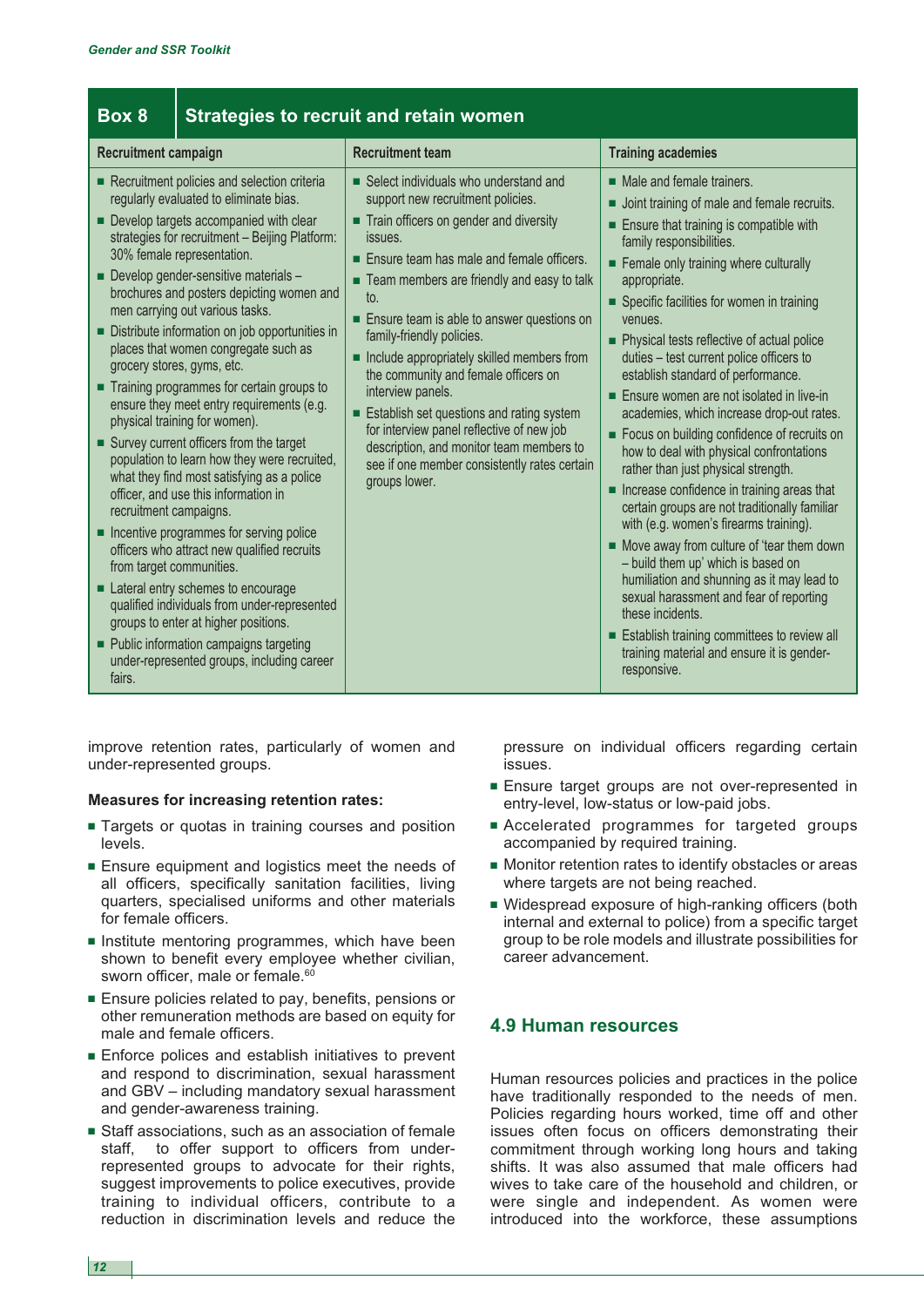were challenged and reforms had to be made to ensure that human resource policies are not discriminatory. Revisions will not only benefit women, but can improve the work-life balance for male personnel as well, which in turn can increase retention and efficiency.

## **Measures to increase female recruitment and family-friendly human resources:**

- **■** Flexible work hours for shift work and leave options
- Part-time and job-sharing opportunities for men and women
- **■** Clearly defined pregnancy policies that are flexible, fair and safe – including light work or modifications of current duties
- Adequate maternity and paternity leave
- **■** Day care facilities on or off site
- Nursing facilities
- **■** Stress-management training
- Access to psychological support
- **■** Appropriate uniforms including during pregnancy

By addressing these issues, police organisations will send a strong message internally and externally that law enforcement is a viable career choice for mothers and fathers. In addition to changing policies, police organisations need to ensure that officers who take advantage of these options are not stigmatised or treated as less serious officers, impacting on career advancement opportunities and promotions.

# **4.10 Advancement**

An analysis on the distribution of under-represented groups, especially women, within various ranks of the police demonstrates the limited extent to which changes have taken hold. Women continue to be represented in higher numbers within lower ranked positions. In Honduras, women make up approximately 6% of the police officers, and only 2% of the top ranked positions.<sup>62</sup>

#### **Measures to increase advancement: <sup>63</sup>**

- Objective and non-discriminatory promotion criteria that include rewards for problem solving, working with the community and referrals to social services. Minimise evaluation criteria biased in favour of a particular group – e.g. using military experience or seniority as a desirable criterion may put women at a disadvantage.
- **■** Clear, transparent and objective job assessment standards and performance-based assessment reviews and appointments, based on revised job descriptions and skill requirements rather than outdated perceptions of police skills (see Section 4.7 for more information on job descriptions and skill requirements).
- **■** Use independent review boards and external interviewers to minimise internal biases or promotions through an 'old boy's network'.
- **■** Ensure equal assess to job training for career advancement.
- **■** Ensure individuals from under-represented groups have access to positions that are regarded as valuable for career advancement.
- Ensure promotion panels do not view positions typically held by female officers as less 'valuable' (GBV, child abuse, sexual assault, working with

# **Box 9** Increasing the recruitment and retention of female police officers in New **Mexico, USA 61**

In the Albuquerque Police Department (APD) in New Mexico, US, a project entitled the *New Workplace for Women Project* was funded by the US Department of Labor and directed by the NGO Institute for Women in Trades, Technology & Science (IWITTS). In less than two years the project showed significant success in recruiting female officers and creating a supportive work environment for them. The proportion of female recruits in the academy increased from 10 to 25% and the women were retained at rates comparable to those for men. The Project included initiatives on:

- **■ Workplace environmental assessment**: conducted by IWITTS, it included anonymous surveys of female and male officers, interviews with key stakeholders, reviews of policies and procedures and examinations of statistical information.
- **■ Plan of action and implementation team**: IWITTS created a report and plan of action based on the assessment and APD formed a team of female and male officers in leadership positions to be responsible for implementation.
- **■ Ensure political will**: Recruitment and retention of female officers was given top priority by all leaders in the Department.
- **■ Active recruitment of women**: Women & Policing Career Fair; media coverage on women and policing; flyers, posters and brochures featuring female and minority officers; targeted recruitment list.
- **■ Selection process**: Replacing board interview with a critical incident interactive video that rates how participant responses eliminated gender bias. The application pool was ranked based on written selection criteria and female officers were involved in the selection process.
- **■ Prevent sexual harassment**: Conducted an anonymous climate survey, designed by IWITTS and administered by APD; instituted a zerotolerance sexual harassment policy; 8-hour police-specific training on preventing sexual harassment for supervisors.
- **■ Change standard operating procedures**: APD requested vendors to provide uniforms and equipment in smaller women's sizes; physical education instructors adjusted training regimes to prevent women recruits from suffering disproportionate leg injuries; a study on child care issues was initiated.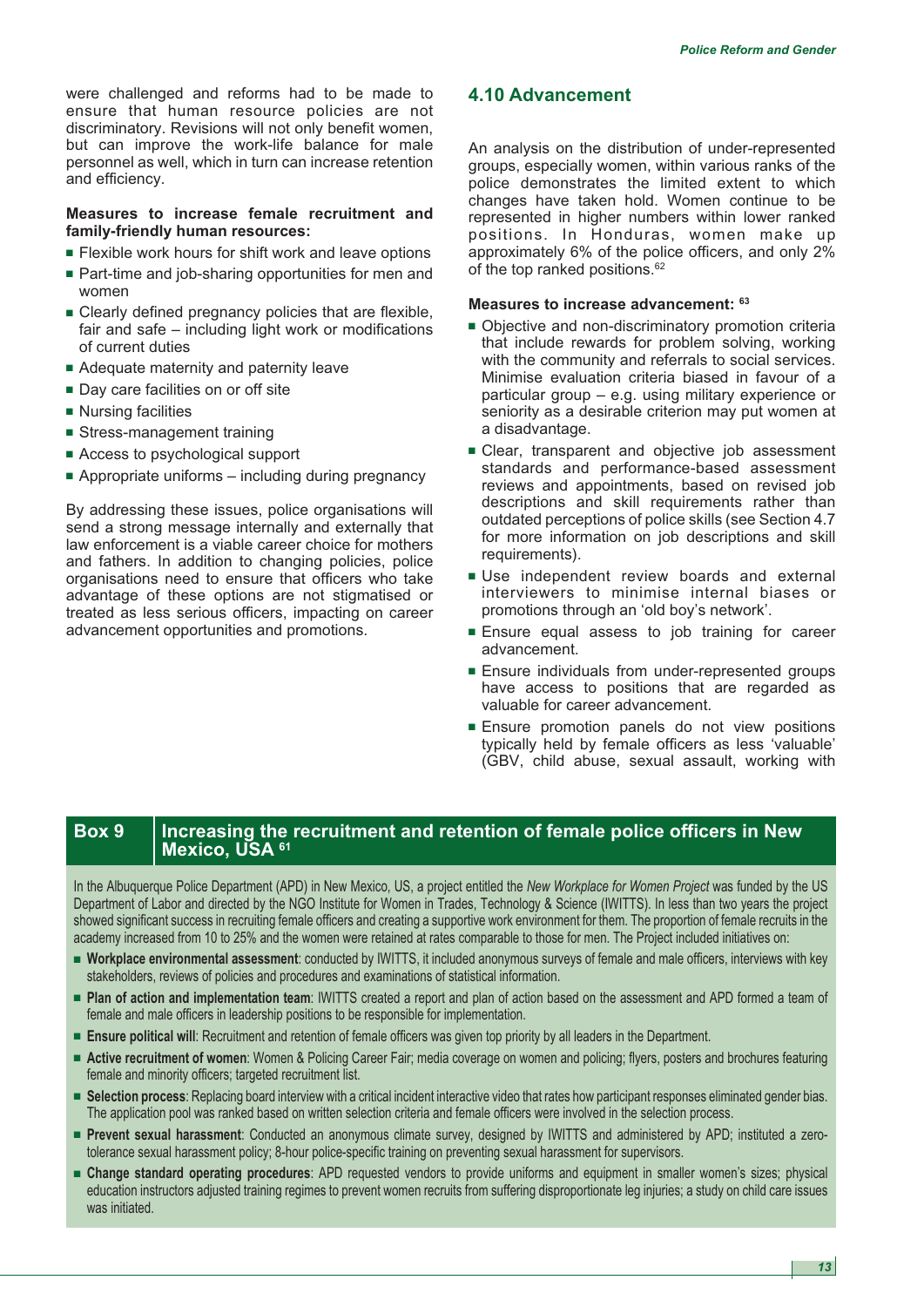juveniles) or penalise part-time/flex time workers when considering promotions.

- Closely monitor evaluations of female officers who have complained of harassment in the past.
- Encourage high-ranking female officers to speak to women's police associations regarding the importance of applying for promotions.
- **■** Compare how supervisors rate female officers in relation to male officers, and conduct an investigation if women are consistently rated lower.
- Conduct an independent survey of women who are qualified for promotions to gain insight into why women are applying/failing to apply.

*Ensuring non-discriminatory and human rights-promoting police institutions and culture*

# **4.11 Codes of conduct and policies on discrimination, harassment and violence**

*'[U]nless officers respect one another, it's difficult to expect them to respect the multicultural community that they serve.'*

#### National Center for Women and Policing 64

Clear policies and codes of conduct need to be developed using a consultative and inclusive process, in order to effectively prevent and sanction internal discrimination, harassment, violence and other human rights violations. Comprehensive measures should be taken to prevent and sanction all forms of human rights violations perpetrated by police personnel, against other police staff and civilians, including development of sexual harassment policies.

#### **✔✔Checklist for sexual harassment policies** <sup>65</sup>

- **✔** A statement that the organisation supports the rights of every employee to be free of sexual harassment in the workplace. Harassment based on gender, sex, race, sexual orientation, age, disability or other 'difference' is unacceptable.
- **✔** A statement that offenders will be held accountable for acts of sexual harassment and disciplined appropriately.
- **✔** A statement that supervisors and managers are responsible for maintaining a harassment-free workplace and that they will be held accountable for stopping and appropriately reporting harassment.
- **✔** A statement that acts of retaliation against members who complain about sexual harassment shall be considered as additional acts of misconduct, and investigated and disciplined accordingly.
- **✔** An explanation of the law prohibiting sexual harassment.
- **✔** A definition and examples of harassment behaviour that can be easily comprehended.
- **✔** Formal procedures to resolve complaints of harassment.
- **✔** A process to encourage early intervention and resolution of hostile work environment complaints, such as ombudsperson programmes.
- **✔** An assurance that complaints will be kept confidential to the extent possible.
- **✔** A description of the level of discipline that may be imposed for violations of the policy.
- **✔** The process for reporting complaints, with an emphasis on multiple places for filing complaints such as:
	- Any department supervisor
	- Any command officer
	- A designated diversity coordinator
	- The law enforcement agency's human relations division
	- The commission that oversees the law enforcement agency
	- The human relations division of the political entity involved
	- The state labour division responsible for enforcing discrimination laws
- **✔** Timelines for investigating and resolving complaints of sexual harassment.
- **✔** A statement that complainants shall be notified of their rights, statutes of limitation for filing civil complaints and referrals to administrative agencies.
- **✔** The names and telephone numbers of persons to contact if the employee has questions about the policy.

Once policies or codes of conduct are developed, steps should be taken to ensure that all police personnel and those they interact with are aware of the new policy/code:

- The head of the police can issue a zero-tolerance policy statement to demonstrate commitment to the policy.
- **■** Initiate distribution and awareness-raising campaigns for the public through civil society oversight bodies or community groups.
- Establish mechanisms to monitor or report violations of the policy (e.g. hotlines or anonymous reporting processes).
- **■** Distribute and post the policy throughout police stations.
- Provide training on the policy for serving members and volunteers, and incorporate information on the policy into training programmes for new recruits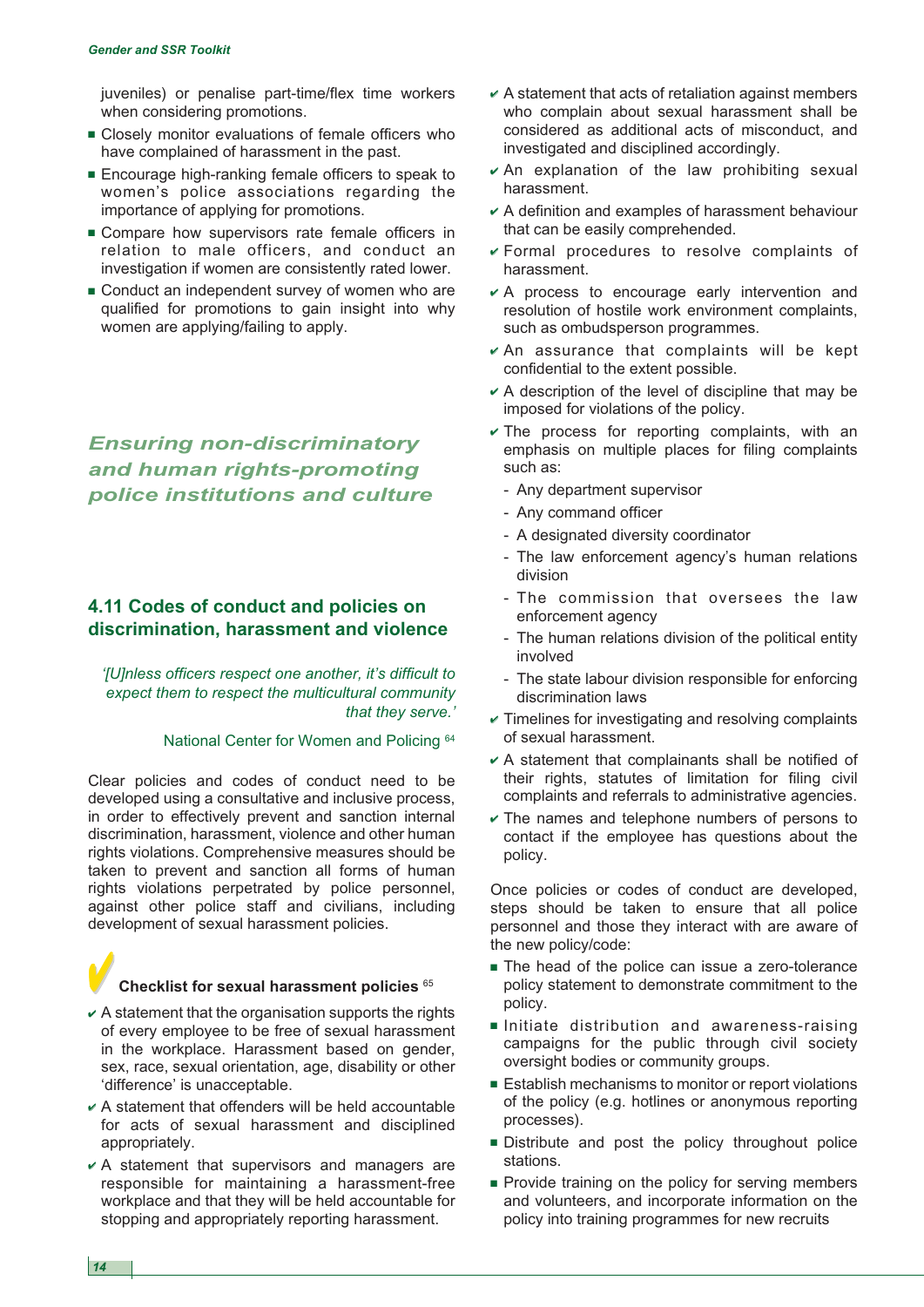# **4.12 Gender training**

To contribute to a shift in police practices and the institutional culture, training on institutional reforms (policies and procedures) or skills development for addressing specific crimes (domestic violence, rape or sexual assault), need to take place at all levels of police training from introductory to refresher courses. Gender issues should be mainstreamed into all relevant training areas and training should also include in-depth modules on gender-related issues.



## **Gender training topics include:**

- General gender and diversity awareness
- **■** Institutional codes of conduct and policies on discrimination and sexual harassment
- **■** Respect and promotion of human rights, including women's rights
- Protocols and practices on:
	- Domestic violence
	- Rape
	- Sexual assault
	- Stalking
	- Human trafficking
	- Anti-gay violence
	- Child abuse
- Techniques for interviewing victims of GBV

To teach new skills on how to address various types of crimes, training needs to demonstrate the link between theory and practice. Concrete examples enable individual officers to better understand what they should be doing and what is acceptable police behaviour in given situations.

In Honduras, the UN Population Fund has helped train police officers on gender issues and in assisting victims of domestic violence. The training focuses on how to process cases of domestic violence, ensuring officers understand the seriousness of this offence, and in some cases on the need to provide protection. <sup>66</sup> Oscar Reyes coordinator of the domestic violence training programme in Honduras – said: *'There was some resistance from the bosses in the police education institutions in the beginning, but we managed to convince them that this is an important issue. Now they are our strongest allies.'*

### **I** Tips for more effective police training

#### **Training for institutional reform:**

■ Begin all training sessions with an opening address from a senior police officer who can articulate the importance of the topics being discussed, demonstrating a commitment to institutional reform.

**■** Gender and human rights issues should be integrated into all aspects of police training and not be considered a separate subject.

Responding to crimes in a non-discriminatory manner:

- **■** Use participatory training techniques incorporating the knowledge and preconceptions of the police officers in order to demonstrate real-world issues and how to address them.
- Provide practical examples of skills and behavioural tools required in dealing with all community members to enable police officers to translate policies into practice - invite officers who have participated in specific types of investigations to assist with examples.
- **■** Include community organisations, including women's organisations, in training sessions to provide examples and different perspectives.
- Ensure that the training team is composed of male and female officers who are knowledgeable of national and international laws and the new policies and procedures that are being implemented.
- **■** Develop training modules for addressing specific crimes in cooperation with relevant community associations.
- **■** Include sessions on existing legal tools and mandates to deal with specific crimes, as well as practical skills for processing and investigating complaints equitably.
- Train men and women officers on how to address all types of crimes, specifically GBV.

# **4.13 Civilian oversight**

It is widely recognised that, with input from and collaboration and partnership with civil society and local communities, the reform process can help to reframe traditional police-civilian relationships, 67 which, due to certain practices, are often characterised by distrust and fear. By creating civilian oversight mechanisms, public trust can be increased and formal recourse mechanisms for individuals and communities can be established. In any of the oversight mechanisms created, equal representation from under-represented groups – including women – is a priority.

#### **Forms of civilian oversight include:68**

- **■ National-level police liaison board:** including representatives from civil society, such as representatives of NGOs and women's organisations, academics, lawyers and human rights activists to advise the police on community needs.
- **■ Local-level liaison boards:** local governments, police representatives and civil society groups assess local security issues, particularly those which give rise to GBV and discrimination, and report these trends to the police to assist in development of an action plan for reform.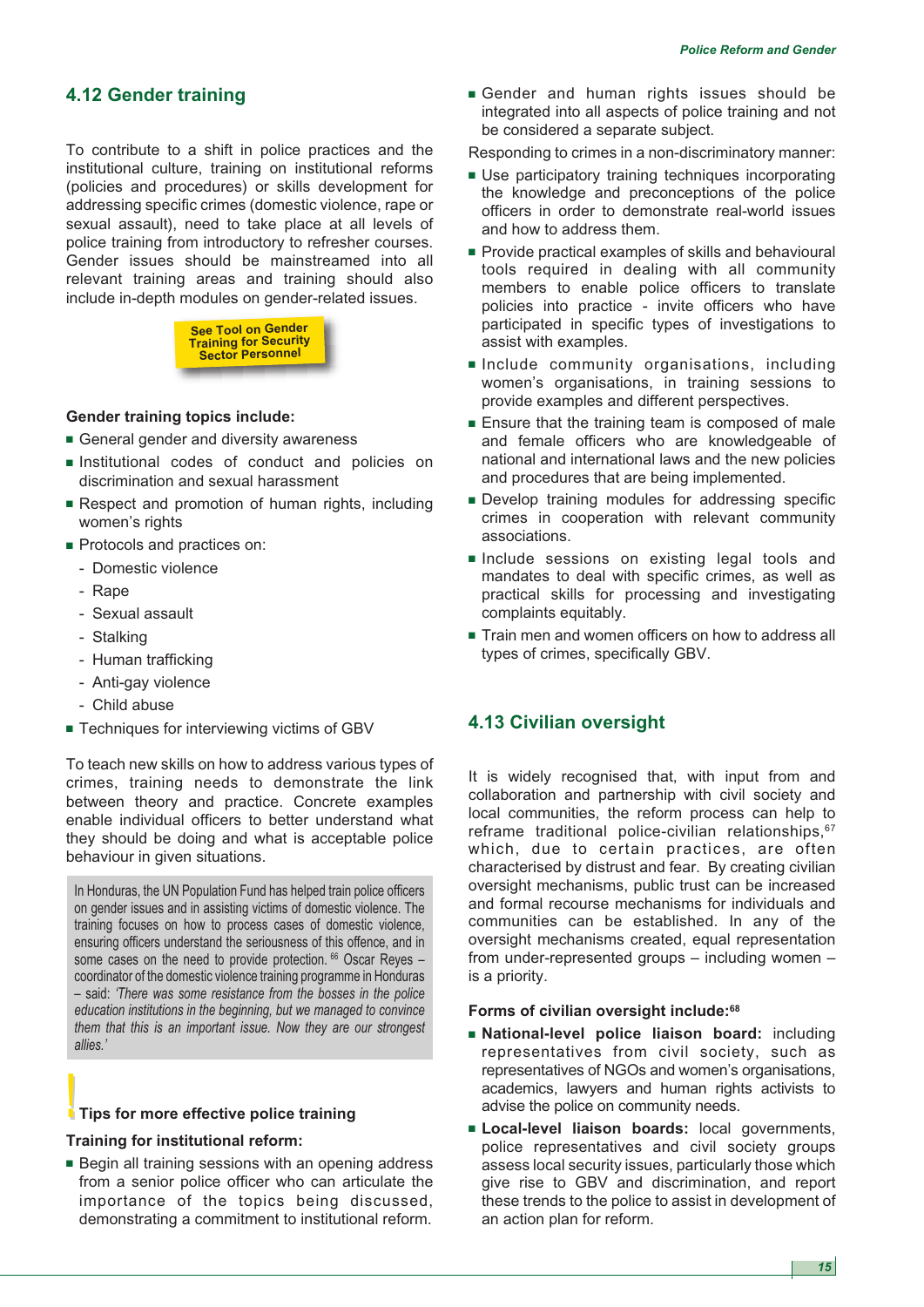**■ Independent police ombudsperson:** appointed to investigate serious cases of police abuse, including deaths in custody and excessive use of force.

#### **!!Tips for strengthening civilian oversight**

- **■** Joint training sessions between the police and individuals involved in civilian oversight mechanisms to increase knowledge levels and respect for the role of each partner.
- Include monitoring methods, record keeping, report writing, communication techniques and basic organisational skills in training sessions to ensure information is properly gathered and can feed into decision-making processes.
- **■** Educate community groups and local governments on their roles, in order to build their awareness and capacity to properly monitor and provide information to the police.
- Raise awareness within the community on legal and human rights issues, including how to file complaints regarding the police.
- **■** Ensure political will from within the community and the police (establish strong linkages and work closely with community leaders, key organisations, police executives and senior management in the development or enhancement of civilian oversight mechanisms) to increase the likelihood that civilian oversight mechanisms will work effectively.
- Conduct research on the police and publicly distribute findings.
- **■** Distribute oversight findings to the wider community, where necessary via the radio, theatre etc., to reach illiterate populations.

# **5Integrating gender into police reform in specific contexts**

The following section addresses challenges, opportunities and tips from post-conflict, developing, transitional and developed countries. Recognising that contextual realities do not lend themselves to easy classification, this section provides a general overview which needs to be adapted to each specific context.

# **5.1 Post-conflict countries**

*'Th[e] effort to engage more women in the Haitian National Police… is very important, not only for the way in which the police will function and be seen by the population, but also because the feminization of the national police will highlight the involvement of* *women in non-traditional roles as actors and agents of change in Haiti.'*

# Nadine Puechguirbal – MINUSTAH Senior Gender Advisor<sup>69</sup>

In post-conflict countries, there is often widespread insecurity, with certain forms of violence increasing, alongside political institutions that have been mainly destroyed. Security forces have often been involved in the conflict, committing human rights abuses against the population, and are therefore highly distrusted. There may be a temptation to continue to use the police as a tool of repression in the post-conflict situation due to the insecurity, both by the political powers and the police themselves. There is often a need for systemic reform, including reform of the laws governing the actions of security forces - how to respond to crime - and the actions of citizens - what constitutes a crime.

During conflict, women, men, boys and girls are subjected to humiliating and violent acts of aggression. In post-conflict societies, the incidence of GBV, including domestic violence, rises considerably. In Sri Lanka there were numerous accounts of excombatants returning home and inflicting abuse on their wives similar to that which the women had experienced during war.<sup>70</sup> The increased presence of guns in the home contributes to more severe forms of domestic abuse: women often see guns in the home as a threat rather than a form of protection.

In post-conflict environments, an opportunity exists to address police reform from a gender perspective. With high incidences of GBV and wide-ranging human rights violations against men, women, boys and girls, the police are one of the paramount organisations that need to be rebuilt and strengthened.

#### **Challenges to gender-responsive police reform**

- **■** National police forces are not the only agents involved in policing – fragile states often have multiple security agencies that have been developed and need to be addressed in security sector reform efforts.
- **■** Security forces, including police, are often the perpetrators of violent crimes, including rape and sexual assault, against community members.
- **■** National police often work in conditions without equipment and are poorly paid, while still being expected to carry out their changing mandates. This often results in rampant corruption as well as a reluctance to prioritise reform processes or gender issues.71
- Commitment to gender-responsive police reform diminishes as crime begins to rise and police return to oppressive ways of addressing crime, disadvantaging certain groups in society.72
- **■** Police institutions are often very suspicious of civil society organisations and are reluctant to work with them, creating barriers for community organisations to provide input into reform processes.<sup>73</sup>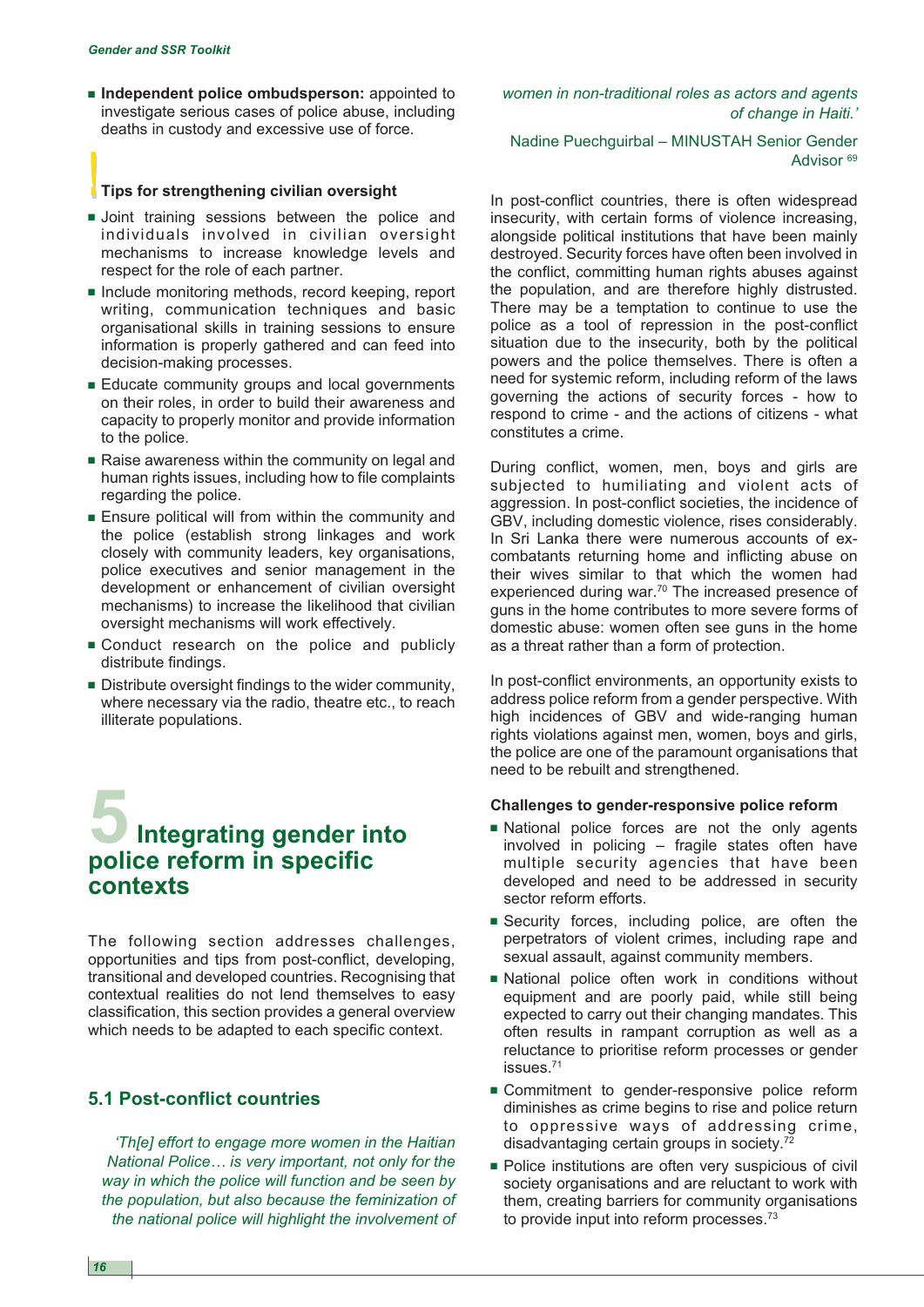# **!!Opportunities and tips for gender-responsive police reform**

The following is a non-exhaustive list of opportunities and tips to be used when reforming the police in postconflict countries:

- **■** International attention and financial support can influence the reform process, encouraging sensitivity to the needs of both men and women. International civilian police forces can, for example, act as role models to local forces.
- Altered gender roles and social structures provide a space for more women to consider the police as a professional opportunity.
- **■** Women with new skills and understanding of peace and conflict issues, including ex-combatants, can be recruited into new police organisations.
- Implement a vetting process to ensure new recruits and serving police officers do not have a history of violence or serious crime, particularly when integrating ex-combatants into the new police structure.
- Recognise the level and severity of GBV as a threat to security, and implement appropriate measures, including the training of all personnel and establishment of specialised units, to address GBV.
- **■** Work closely with national and international actors familiar with gender issues in a given context to ensure processes and programmes are addressing the needs of all sectors of society.

## **Civilian policing in peacekeeping operations**

International peacekeeping missions of the UN, AU, NATO, OSCE and EU, with civilian policing components, create an opportunity for police to be role models, mentors and trainers to local populations as they carry out their police duties identified through mission mandates.

- **■** In South Africa, the UN observer mission (UNOMSA) was composed of men and women from diverse racial backgrounds. The mission was led by Angela King, a black woman, and included 46% female observers, which sent a strong message, particularly to the women of South Africa.<sup>74</sup>
- **■** In Sierra Leone, the presence of female police officers within the UN mission demonstrated that women were capable of being police officers, that they have a key role to play in the development of a new police force and that they should be respected by their fellow police officers.
- **■** In Liberia, the first all-female police unit deployed from India is garnering international attention, demonstrating the various roles and capabilities of female officers within peace operations. The Liberian National Police received three times the usual number of female applicants in the month following their deployment.<sup>75</sup>

International support in peace operations is a unique opportunity to demonstrate the importance of having women and under-represented groups recruited into the police and building capacity on gender issues, specifically when donors focus financial support on

revising recruitment policies, ensuring that entry requirements can be met by target groups and that specialised units dealing with GBV are fully equipped.

In **Liberia**, the UN and the Government of Liberia have instituted the Education Support Programme for female potential recruits to the Liberia National Police (LNP). The accelerated programme aims to bring the educational level of interested women up to the high school graduation level so that they can qualify for LNP recruitment. The Special Representative of the UN Secretary General, Alan Doss, addressed the young women of Liberia, stating, at the programme launch, that: 'This is an opportunity to not only enhance your education, but, if you successfully pass the test, you can join the LNP and help make a difference to your country, especially the women of this country.'76

# **Vetting**

Vetting is a process of conducting background checks on individuals interested in becoming a police officer. It focuses on determining the suitability of an individual and ensuring that applicants have no history of violence or serious crimes.77 In post-conflict societies, vetting is an important tool to screen officers who have been involved in crimes against the community, including GBV, or where ex-combatants are being integrated into the new police structure. Although a lengthy and challenging process, as there is rarely reliable information or records upon which to base screenings, vetting is an important step in regaining or building the trust of the community.<sup>78</sup>

# **I** Tips for vetting processes<sup>79</sup>

- Vetting should be carried out independently.
- Establish an effective and credible vetting unit.
- All officers should be required to go through a vetting process.
- Establish an open process by providing information for the public and establishing methods for public participation.
- Carefully consider the standard of evidence if the burden of proof requirement is too high, human rights abusers might be included in the police force.
- **■** Screen for individuals with a history of perpetrating domestic violence or child abuse, sexual harassment, violent behaviour, or any type of GBV.<sup>80</sup>
- Implement a probationary period for police officers.
- **■** Dismiss police officers if credible information about past or ongoing abuses is disclosed.
- **■** Involve community organisations in vetting processes as they have intimate knowledge of individual community members.

## **Recruiting women**

Integrating women into newly reformed police organisations, including female ex-combatants, contributes to the legitimacy and effectiveness of the police. As ex-combatants, women have often acquired new skills and knowledge regarding security issues.<sup>81</sup> Female ex-combatants often understand what may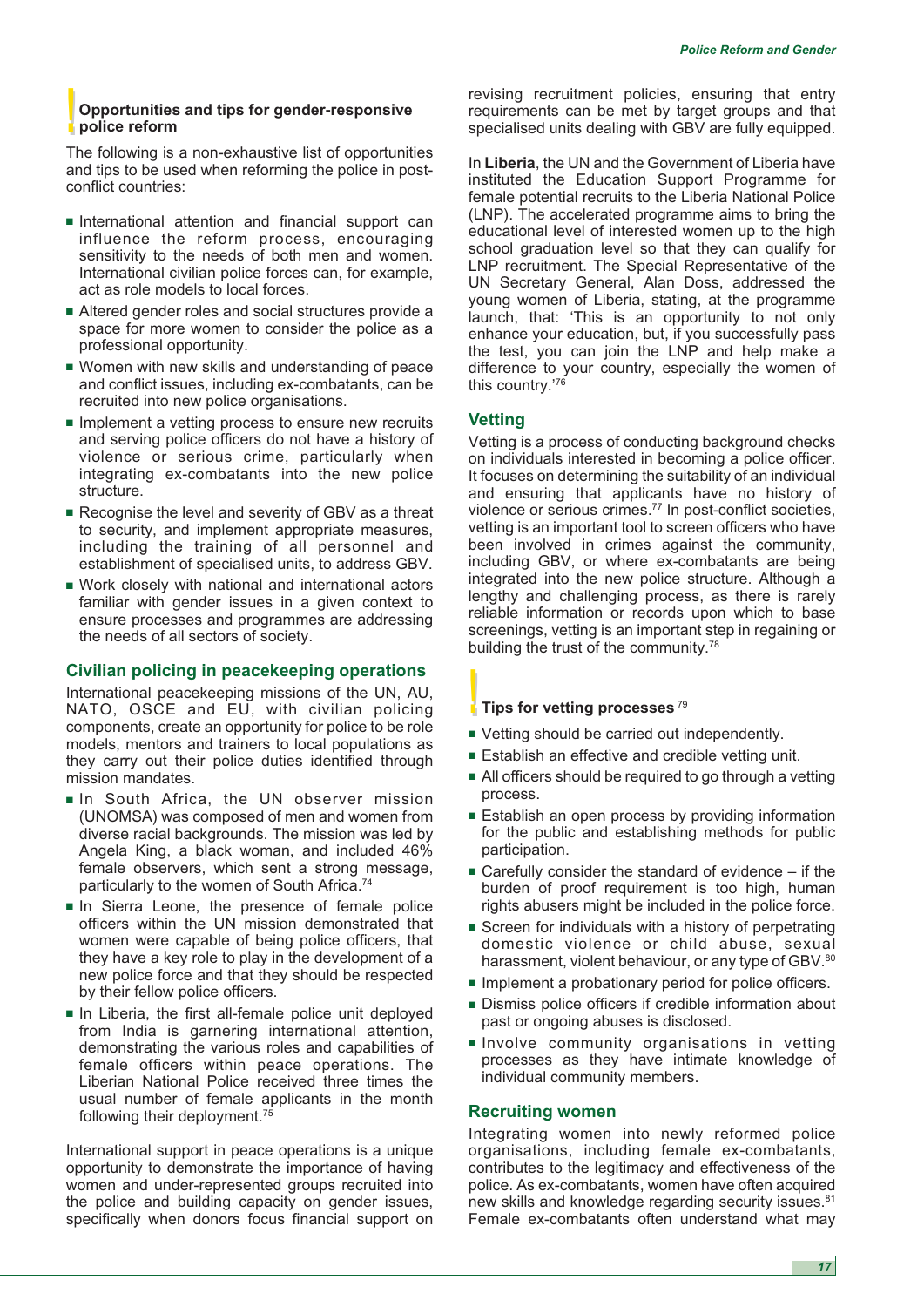# **Box 10 Sierra Leone Family Support Units (FSU)**

Sierra Leone went through a decade-long conflict where GBV was used as a strategy of war. Women and girls were subjected to abduction, exploitation, rape, mutilation and torture. In addition to crimes of war, a study by Human Rights Watch for the period of 1998 to 2000 indicated that 70% of the women interviewed reported having been beaten by their male partner, with 50% having been forced to have sexual intercourse.

As the culture of secrecy began to be broken, there has been a growing recognition that survivors need access to the police to report crimes, protection in temporary shelters, treatment including medical and psychological services, and legal assistance.<sup>85</sup> However, police attitudes to survivors of sexual violence were not supportive, resulting in many women not wanting to report the crimes to the police. In response, the government established the first Family Support Unit (FSU) in 2001 to deal with physical assault, sexual assault and cruelty to children.<sup>86</sup> In addition, training was provided to police officers on how to handle domestic and sexual violence.

#### **Collaboration**

- Memorandum of understanding between the Police FSUs and the Ministry of Social Welfare, Gender and Children's Affairs, allow them to work together to monitor and report GBV and child abuse.<sup>87</sup>
- Recognition and agreement to work with international organisations to ensure effective and efficient service delivery. UNICEF supported training to improve investigation of domestic abuse; International Rescue Committee, Cooperazione Internationale and GOAL worked with the FSU to provide psychological counselling, training services and temporary safe places.<sup>88</sup>

#### **Services offered by the FSU**

- **■** Skills training for abused women
- Financial support to homeless battered women
- **■** Sensitisation campaigns and awareness-raising activities around the country to encourage women to report GBV
- Women's help line

#### **Outcomes**

- **■** By 2005 there were 19 FSUs in the Police Local Command Units (PLCU).
- Between 2004 and 2005 there were 21 convictions, with prison terms ranging from 6 to 12 months. <sup>89</sup>
- **■** By 2005, 105 staff (including police and social workers) were trained in awareness-raising, human rights, media and communication skills, recordkeeping, sexual investigation and joint police-social workers' investigation of sexual offences. <sup>90</sup>

#### **Challenges**

■ There continues to be evidence that women who are encouraged to report cases to FSUs find officers reluctant to intervene in domestic assault unless it is considered serious  $-$  i.e. maiming, wounding, disabling.  $91$ 

attract women to work as police, which can contribute to the definition and implementation of recruitment strategies.

## **?? Questions to ask to increase female recruitment: <sup>82</sup>**

- **■** Is there a commitment from authorities at the political and senior police level to ensuring recruitment and retention of women?
- **■** Is there an active effort to recruit and train female excombatants for positions in the police?
- Are psychosocial services available to women who become officers and who may be re-traumatised when processing criminal complaints?
- **■** Have basic selection criteria, such as education requirements, been reviewed to ensure women are not unfairly excluded from recruitment?
- **■** Are bridging programmes being implemented to ensure women meet the basic requirements?

#### **Police units on gender-based violence**

*'A woman is not likely to tell a man that she has been gang-raped by 15 men. Sometimes local women were more able to talk to UNOMSA women about certain things.'*

Hannah Yilma – Member of UNOMSA mission 83

Due to the high levels of GBV in conflict and postconflict environments, some countries have set up specialised units to encourage reporting and comprehensively process complaints. These units are often staffed with female police officers and social workers who are specially trained to deal with family issues and child protection.<sup>84</sup> Their intimate knowledge of the subject helps victims process the trauma and receive support to enable full recovery from the crime. In Sierra Leone there has been an increased level of incidence reporting, due to the work of the units and increased understanding regarding women's rights and the services available for reporting GBV (see Box 10). Although successes have been recorded, challenges exist and require continued attention (see Section 4.4).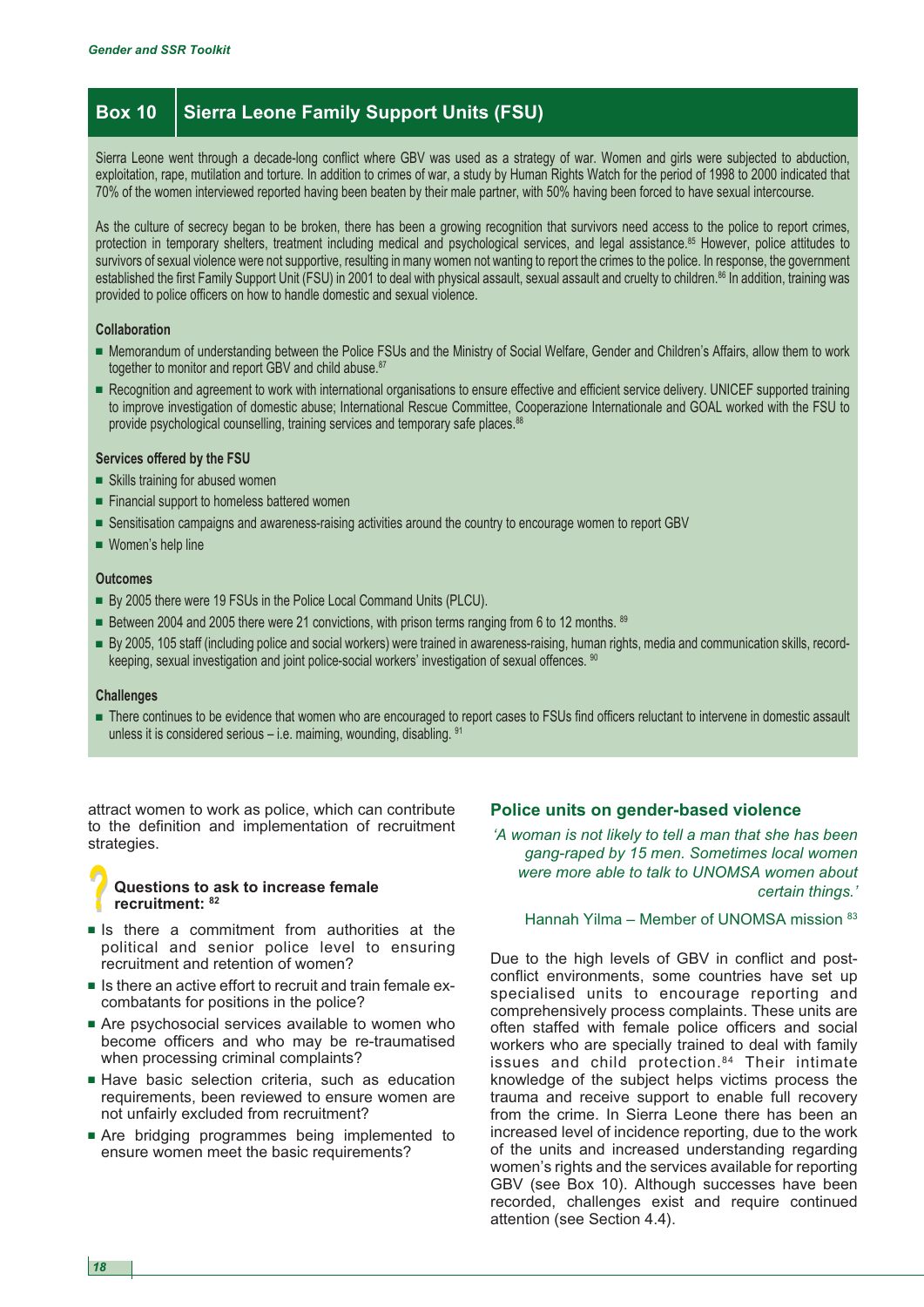# **5.2 Transitional countries**

Transitional countries are characterised as moving from one political system to another, but where longterm internal violence has not occurred. In Central and Eastern Europe (CEE), there was a transition from communism to post-communism. In the closed economies of CEE countries, the police were closely tied to the political leaders and state institutions, where the mission of the police or militia was primarily political. These systems were tightly controlled, individual police officers had minimal autonomy, and they were responsible for furthering the ideals of the political authorities.92

#### **Challenges to gender-responsive police reform**

Ukraine gained its independence in 1991, embarking on an economic, social and political reform process.*<sup>93</sup>* The police force was targeted for reform, including the integration of women, in an attempt to overcome a poor reputation, high levels of corruption and a low level of trust between the police and the community. The case of Ukraine demonstrates some of the challenges faced in transitional countries with regards to gender and police reform, which include:

- **■** Previous ruling elite remains in power and can result in widespread opposition to change.
- **■** Promotion process plagued by nepotism, with women rarely reaching levels higher than sergeant or colonel.
- **■** Unofficial quotas set to cap the number of women in the police – training institutions in Ukraine were said to have instructions from the Ministry of Interior to keep female enrolment below 10% per year and senior managers encouraged to keep levels around 8%.
- Hesitation of NGOs and community groups to meet with police and government representatives to discuss reform processes due to high levels of distrust.<sup>94</sup>

#### **!!Opportunities and tips for gender-responsive police reform**

- **■** Cultural shifts in gender roles in the greater society, which demand changes in institutional mechanisms.
- Develop a sequenced action plan which focuses on short and long-term reforms to ensure immediate gains are made in line with broader institutional reform.
- **■** Create an independent body to oversee selection process and reduce the likelihood of favouritism.

# **5.3 Developing countries**

In developing countries, although the movement is not necessarily from one political system to another, the police are often closely tied to the needs of the state rather than the people. Reforms often focus on transitioning from colonial-style or militaristic police institutions to more democratic institutions that are established to serve and protect the community. In addition, developing countries are plagued by high levels of poverty, limited economic opportunities, poor infrastructure, and weak national institutions – all of which have an impact on police organisations.

#### **Challenges to gender-responsive police reform**

- General opposition to addressing gender equality issues such as equal rights and recruitment.
- **■** Although formal legislation for human rights and equality of women exist, the realisation of those rights is often complicated by parallel state laws, religious laws and traditional laws that limit the implementation of legislative reforms.<sup>95</sup>
- Often members of the security forces condone gender-based assaults rather than preventing them<sup>96</sup>
- Negative attitudes at various ranks to a focus on gender reform when they are lacking basic resources such as pens and paper and feel more pressing issues need to be addressed.97
- **■** Limited capacity and commitment within the leadership to support and implement real change with regards to gender reform.

## **!!Opportunities and tips for gender-responsive police reform**

- **■** Citizen's movements, particularly for underrepresented groups and women, are becoming stronger within society, more aware of their human rights and are advocating for changes within the national structures. They can advocate for and support gender-responsive reforms.
- Increased access to education for various segments of the population, including women, often cited as a prerequisite for qualifying as a police officer.
- Ensure the application process is not too costly, in order to increase the ability of people with limited financial security to apply.

# **5.4 Developed countries**

In the context of developed countries, police reform often focuses on optimising the effectiveness of the police and efficiently responding to the needs of the community. Developed countries like Canada, the United States and many European countries have been affected by a loss of public confidence in the wake of police corruption scandals, use of excessive force, brutality, lawsuits for sexual abuse and harassment within the police.<sup>98</sup> There have been calls for the police to be more representative of the populations they serve, and to become focused on preventive and neighbourhood policing, where the police are more accountable for their actions.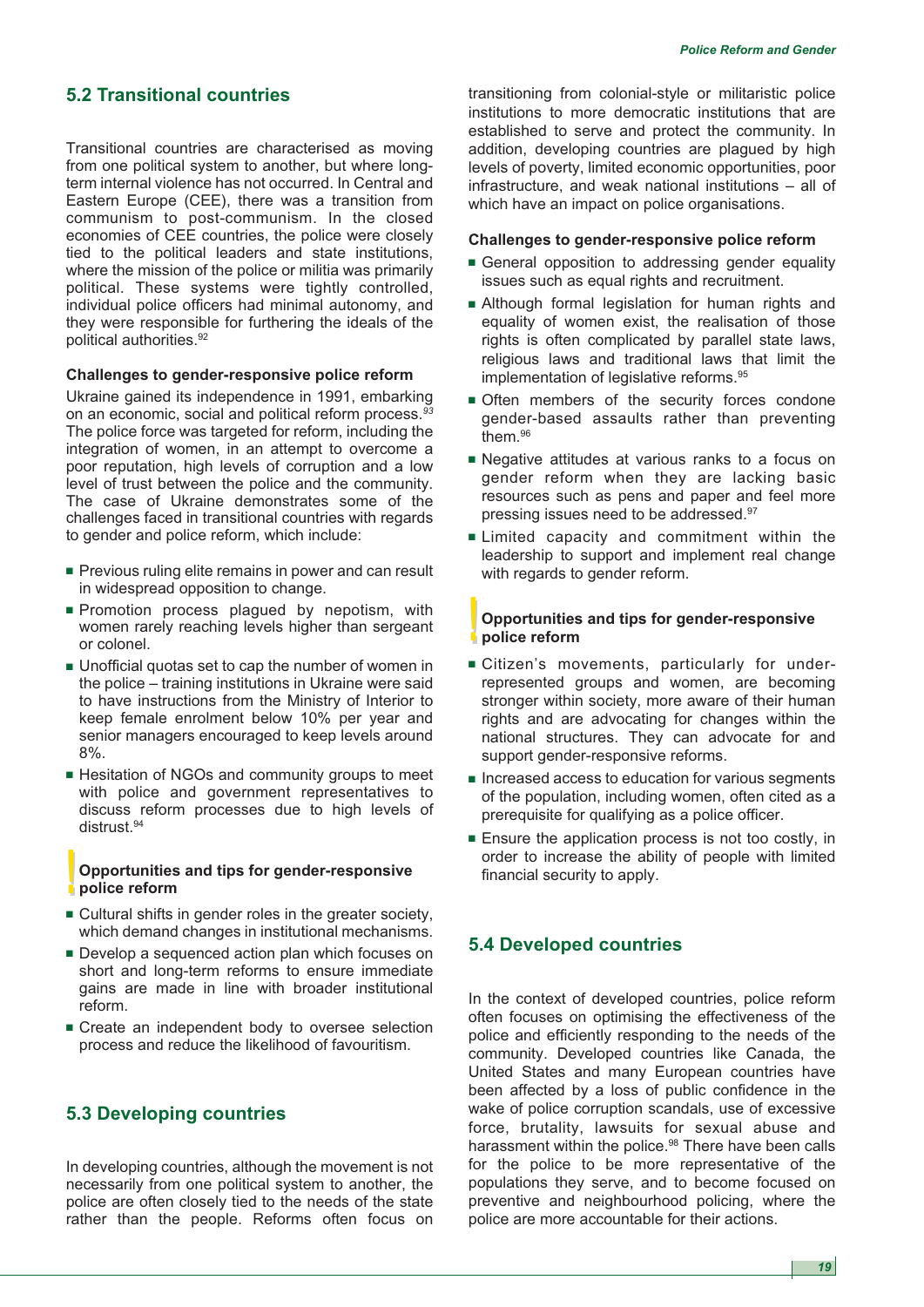# **Challenges to gender-responsive police reform**

- **■** Although diversity campaigns are in place, often the number of people from under-represented groups remains low and those individuals in the police may take on the dominant culture as a coping mechanism, and therefore will not improve the overall culture or relations with the community.
- **■** Inability to appeal to highly qualified women for a career in police organisations.
- Some resistance to quotas or affirmative action in certain countries where a 'level playing field' is (wrongly) perceived to already exist.

## **!!Opportunities and tips for gender-responsive police reform**

- **■** Costly litigation supports the argument for the recruitment and retention of more women. In the US, on average, a male police officer in a big city costs taxpayers 2  $\frac{1}{2}$  to 5 times more than the average female police officer in excessive force liability lawsuit payoffs.<sup>99</sup>
- **■** The validity of physical testing, long used as a means of screening out certain groups, is being undermined by the fact that long-serving members of the police are unable to pass the tests, although they are found to be capable of performing the duties expected of them.<sup>100</sup>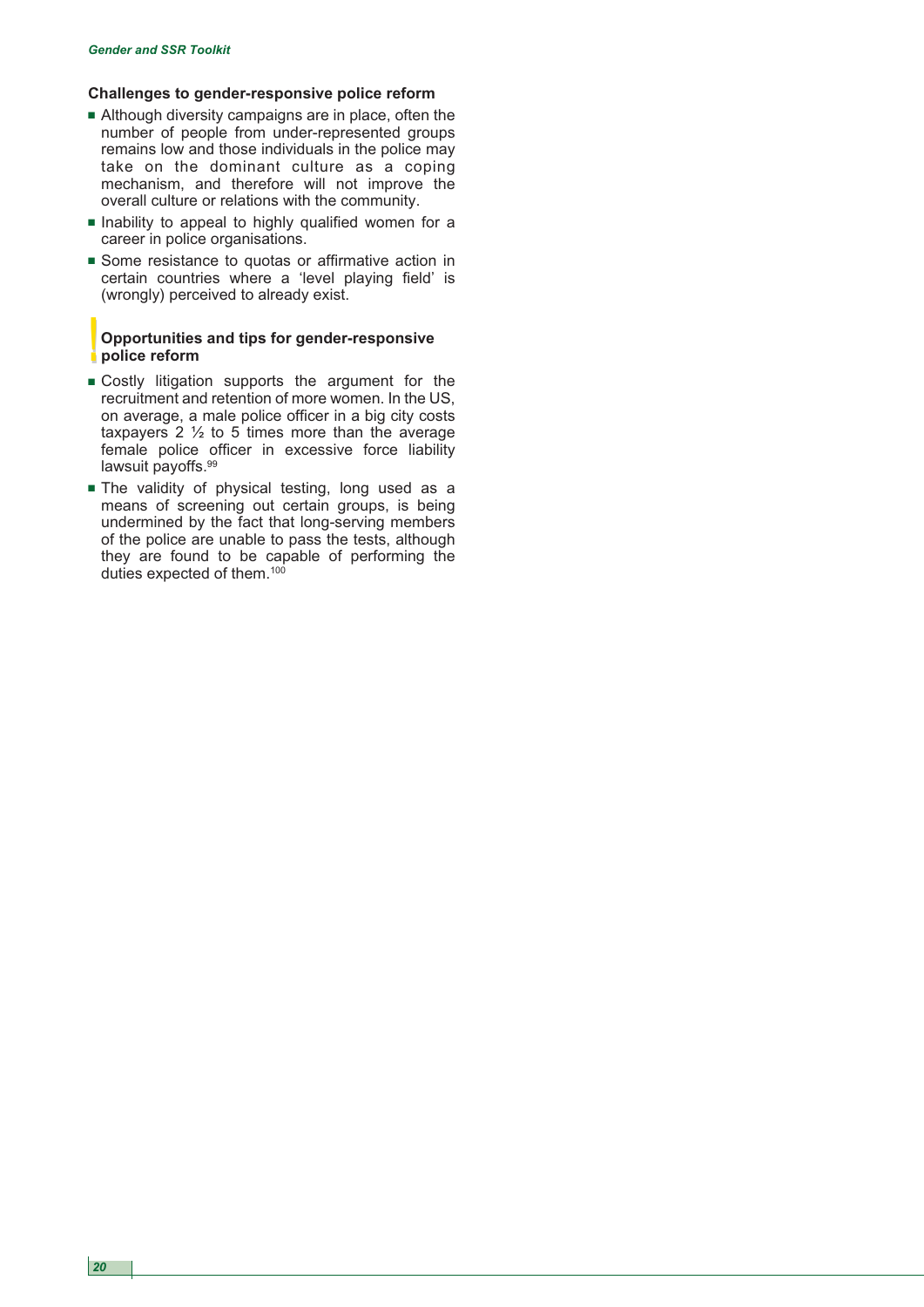# **6 Key recommendations**

# **Planning**

- **1.** *Senior-level commitment and support:* any initiative needs to have senior level support if it is to have a long-lasting impact on changing the institutional culture of the police, including the identification of senior-level 'gender champions'.
- **2.** *Gender assessment***:** police reform programmes need to understand gender and security issues at the ground level, including the capacity of the police and the community to implement changes.
- **3.** *Action plans:* based on an assessment, a clear action plan and framework need to be developed and implemented to ensure the reform is in line with broader institutional and systemic goals.

# **Implementation**

- **4.** *Gender-responsive policies and procedures:* Review, revise and create new policies and procedures that take into account the needs of men, women, girls and boys, including sexual harassment policies and codes of conduct.
- **5.** *Procedures and initiatives on gender-based violence*: Institute procedural, structural and programmatic initiatives, such as the creation of women's police stations or telephone hotlines that improve the prevention and response to GBV.
- **6.** *Training:* Implement training programmes at all levels to mainstream gender issues and provide specific training to increase GBV-related skills and to create non-discriminatory police organisations respectful of human rights.
- **7.** *Recruitment, retention and promotion of women:* Review recruitment, retention and promotion of women and other underrepresented groups, and initiate the reforms and new initiatives needed to target them.
- **8.** *Female police associations:* Support associations for under-represented groups, as a venue for advocacy, support, sharing of experiences and the learning of lessons on how to cope and excel in a police environment.
- **9.** *Vetting processes:* Screen police recruits for GBV, including domestic violence.
- **10.** *Multi-sectoral collaboration:* Work with the health, justice and education sector, as well as with civil society organisations - including women's organisations; lesbian, gay, bisexual and transgender groups; and children's rights advocates – to ensure that reforms are participatory and meet the needs of all communities.

# **Monitoring and evaluation**

- **11.** *Information campaigns:* Develop internal and external communication plans to ensure police and community members are aware of the gender-responsive police reform process and how to file complaints against the police.
- **12.** *Accountability:* Establish internal and external mechanisms to monitor and hold accountable individuals or groups who are not in line with broader institutional reform. Special attention should be paid to accountability for human rights violations including GBV.
- **13.** *Civilian oversight:* Establish structures such as liaison boards and ombudspersons' offices to facilitate oversight. Community groups and NGOs may need support and training in order to effectively monitor police organisations.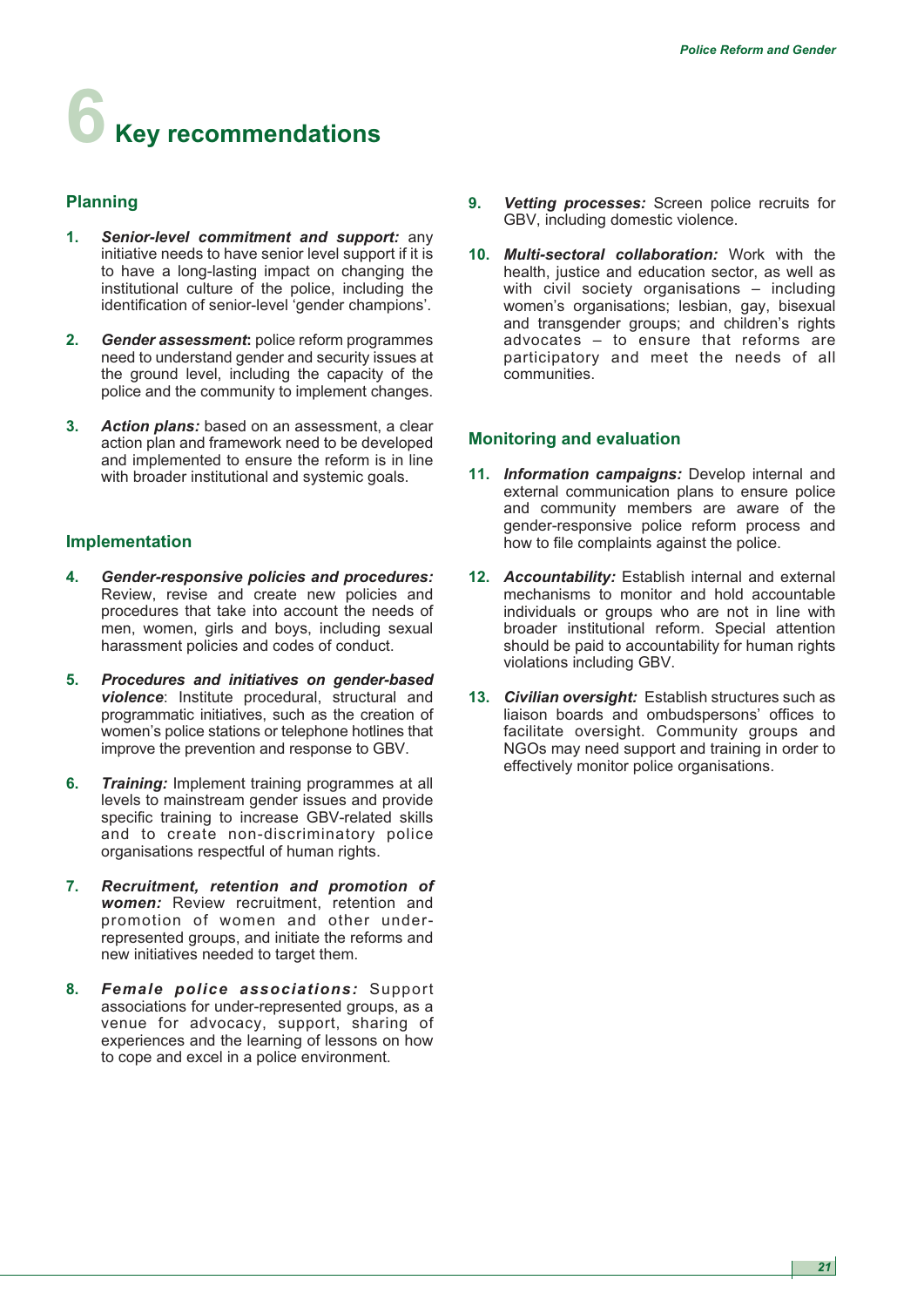

# **Useful websites**

Commonwealth Human Rights Initiative – http://www.humanrightsinitiative.org European Network of Police Women – http://www.enp.nl Geneva Centre for the Democratic Control of Armed Forces – http://www.dcaf.ch International Association of Women Police – http://www.iawp.org International Peace Academy – http://www.ipacademy.org National Center for Women and Policing – http://www.womenandpolicing.org Open Society Justice Initiative – http://www.justiceinitiative.org OSCE Strategic Police Matters Unit – http://www.osce.org/spmu/ UN–INSTRAW – http://www.uninstraw.org/en/index.html

#### **Practical guides and handbooks**

Council of Europe, *The VIP Guide: Vision, Innovation and Professionalism in Policing Violence Against Women and Children*, Council of Europe: Strasbourg, 2001.

Council of Europe, *Human Rights and the Police: A Workbook for Practice-Oriented Teaching*, Council of Europe: Strasbourg, 1998.

http://www.coe.int/T/E/Human\_Rights/Police/2.\_Publi cations/2.1\_Trainers'\_Supply\_Kit/CI(98)1\_Workbook for practice oriented teaching.asp

Bayley, D.H., *Democratizing the Police Abroad: What to Do and How to Do it,* U.S. Department of Justice: Washington DC, 2001.

http://usmex.ucsd.edu/research/justice\_pdfs/bailey\_2 001.pdf

International Centre for Criminal Law Reform and Criminal Justice Police, *Model Strategies and Practical Measures on the Elimination of Violence Against Women in the Field of Crime Prevention and Criminal Justice: Compendium and Resource Manual,* 1999.

http://www.icclr.law.ubc.ca/Publications/Reports/Com pendium.pdf

http://www.icclr.law.ubc.ca/Publications/Reports/VA WMANUA.pdf

National Center for Women and Policing, *Recruiting and Retaining Women: A Self-Assessment Guide for Law Enforcement,* National Centre for Women and Policing: Los Angeles, 2001. http://www.ncjrs.gov/pdffiles1/bja/185235.pdf

OSCE, *Guidebook on Democratic Policing*, 2007. http://www.osce.org/item/23086.html

Hope, T., *Responding to Domestic Violence: A Handbook for Police,* Centre for Domestic Violence Prevention and Uganda Police Force, 2007. http://www.preventgbvafrica.org/Downloads/PoliceHa ndbook.CEDOVIP.pdf

## **Online articles and reports**

Marks, R.T. and Denham, T., *A Roundtable on Police and Gendarmerie Women in Peace Operations: West African Solutions to Gender Mainstreaming Challenges*, 2007. http://www.peaceoperations.org/web/la/en/fi/708D77 9C21BD42C98A760EB295B6BD15/get\_file.asp

UN Development Fund for Women (UNIFEM), Policy Briefing Paper: *Gender Sensitive Police Reform in Post Conflict Societies,* 2007.

http://www.undp.org/cpr/documents/gender/Gender\_ Sensitive\_Police\_Reform\_Policy\_Brief\_2007.pdf

O'Neill, W.G., *Police Reform and Human Rights*, New York, 2004.

http://www.undp.org/governance/docs/HR\_Pub\_Polic eReform&HR.pdf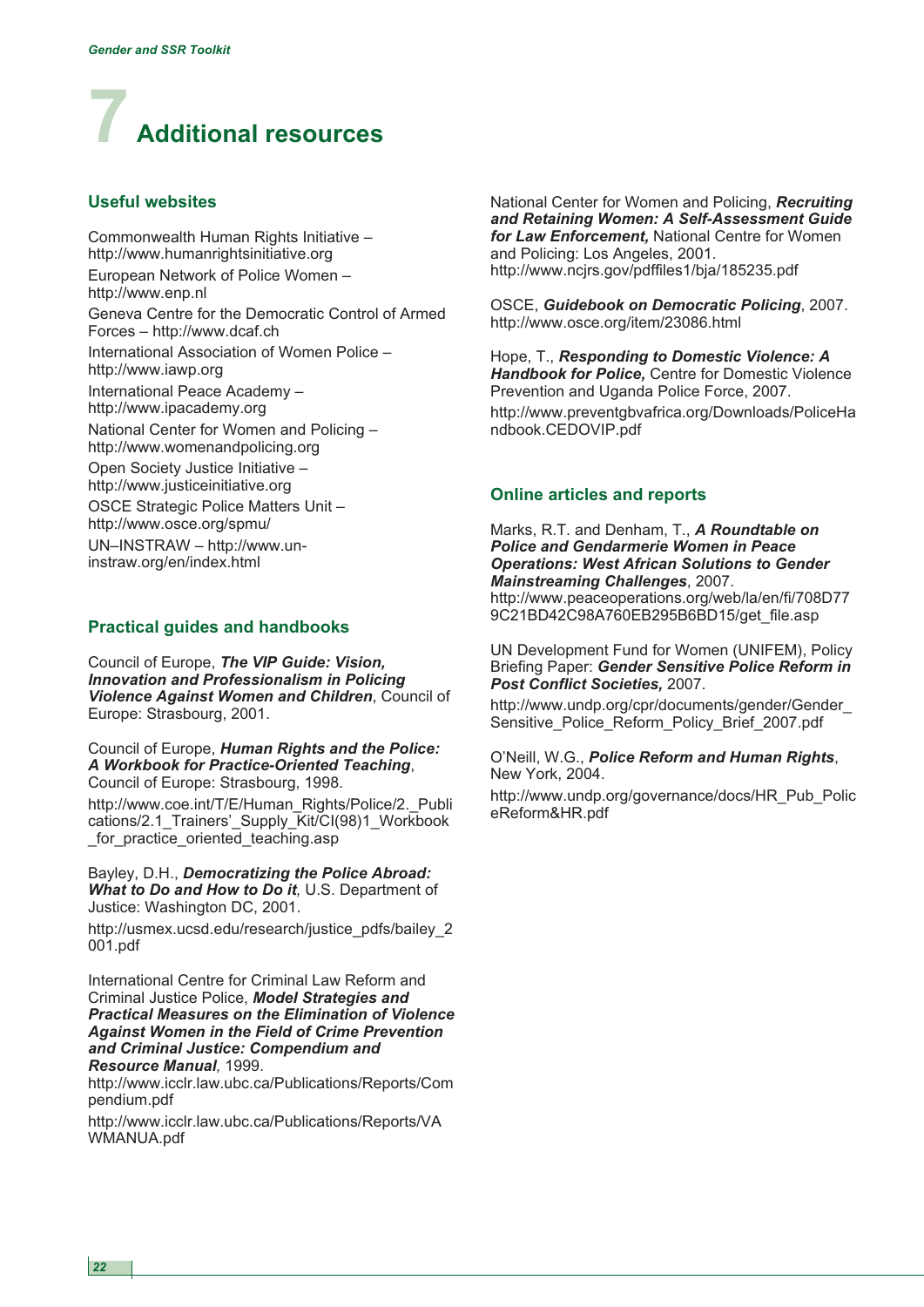# **ENDNOTES**

- <sup>1</sup> Organization for Economic Co-operation and Security, *Security System Reform and Governance,* DAC Guidelines and Reference Series, (OECD: Paris), 2005, p.20. http://www.oecd.org/dataoecd/8/39/31785288.pdf
- <sup>2</sup> Oxford English Dictionary 2<sup>nd</sup> Edition, 'Police', (Oxford University Press: Oxford), 2003.
- <sup>3</sup> Organization for Economic Co-operation and Security. *OECD DAC Handbook on Security System Reform: Supporting Security and Justice,* Draft Edition, (OECD: Paris), 2007, p.163.
- <sup>4</sup> Groenewald, H. and Peake, G., *Police Reform through Community-Based Policing: Philosophy and Guidelines for Implementation* (International Peace Academy: New York), 2004, p.1.
- <sup>5</sup> Groenewald and Peake, pp. 10-17.
- <sup>6</sup> Neild, R., 'Sustaining Reform: Democratic Policing in Central America', *Citizens Security Monitor,* Oct. 2002, p.1.
- <sup>7</sup> Shahjahan, A.S.M., 'Strengthening Police Reform', *Strengthening the Criminal Justice System*, (Asian Development Bank: Bangladesh), May 2006, pp.30-31.
- Mehta, S., 'Police Reform: An exchange of experiences from South Asia – Roundtable Report', *Commonwealth Human Rights Initiative* Qutab Hotel, New Delhi, 23-24 March 2007, p. 5.
- UN Economic and Social Council, Report of the Secretary-General, *Coordination of the Policies and Activities of the Specialized Agencies and Other Bodies of the United Nations System: Mainstreaming the Gender Perspective into all Policies and Programmes in the United Nations system,* 12 June 1997.
- <sup>10</sup> German Technical Corporation (GTZ), *Security Sector Reform and Gender: Concept and Points of Entry for Development Cooperation* (GTZ: Germany), 2007, p.7.
- <sup>11</sup> Australian Bureau of Statistics, 'Crime and Safety', (Australian Bureau of Statistics: Australia), 2005. www.abs.gov.au
- <sup>12</sup> Women's Self-defense Institute, 'Statistics on Crime against Women-2005'. www.self-defense-mind-body- ,spirit.com/statistics/html
- <sup>13</sup> Vlachova, M. and Biason, L., 'Violence Against Women as a Challenge For Security Sector Governance', *Challenges of Security Sector Governance,* eds. Hanggi, H. and Winkler, T., (LIT Verlag: Munster), 2003, p. 16.
- <sup>14</sup> Human Rights First, 'Islamophobia 2007 Hate Crime Survey', (Human Rights First: New York), 2007, p.16.
- <sup>15</sup> Human Rights Commission, 'Advancing equality for All', *Equality Update,* Feb. 2006, p.2.
- <sup>16</sup> United Kingdom Police Home Office, 'It works…The Operational Benefits of Diversity for the Police Service', 2005, p.4. http://police.homeoffice.gov.uk/news-andpublications/publication/humanresources/Operational\_Benefits\_Leaflet.pdf
- <sup>17</sup> Martin, S.E.,and Jurik, N.C., 'The Nature of Police Work and Women's Entry Into Law Enforcement', *Doing Justice, Doing Gender: Women in Legal and Criminal Justice Occupations,* 2nd
- Edition*,* (Sage Publications), 2006, p.61. <sup>18</sup> Martin and Jurik, p. 62.
- <sup>19</sup> Osse, A., *Understanding Policing: A Resource for Human Rights Activists* (Amnesty International Nederland: Amsterdam), 2006, p.90.
- <sup>20</sup> Cyprus Police, 'Annual Report 2006', (Research and Development Department: Nicosia), Jan. 2007, p.13.
- <sup>21</sup> Osse, p. 90.
- <sup>22</sup> Kosovo Police, 'Statistics', (Ministry of Internal Affairs: Kosovo), 2006. http://www.kosovopolice.com/english/statistiks.html
- <sup>23</sup> Jamaica Constabulary Force, 'About the JCF', Police National Computer Centre, 2001.
- http://www.jamaicapolice.org.jm/index.html
- <sup>24</sup> Ministry of Labour and Social Affairs for the Czech Republic, 'Meeting of the Government of the Czech Republic', Reference 2003-10246-702.

http://www.mpsv.cz/files/clanky/2017/report.pdf

- <sup>25</sup> Economic and Social Data Rankings, 'Female Police Personnel', Dataranking.com, 2002.
- http://www.dataranking.com/table.cgi?LG=e&TP=so07-2 <sup>26</sup> Romanian Police, 'Summary of the Evaluation Report of the
- Activity of the Romanian Police 2005', Romanian Police, 2005, p.11. http://www.politiaromana.ro/Engleza/evaluation.htm

- <sup>28</sup> Economic and Social Data Rankings, 2002.
- <sup>29</sup> Reitano, J., 'Police Resources in Canada 2006', (Minister of Industry: Ottawa), Nov. 2006.
- <sup>30</sup> National Police Board, 'The Swedish Police Service', Stockholm,2001.
- http://www.polisen.se/inter/nodeid=10232&pageversion=1.html <sup>31</sup> Horne, P., 'Policewomen: The First Century and the New Era',
- *The Police Chief* 73.9 (2006), p.1. <sup>32</sup> Finnish Police, 'Personnel', Finnish Police, 2004. http://www.poliisi.fi/poliisi/home.nsf/Pages/2C4D52E77A169459 C225702E002D3365
- 33 United Kingdom Police Home Office, 2005.
- <sup>34</sup> National Center for Women and Policing, p. 22.
- <sup>35</sup> Bezuidenhout, C., 'Performance of Female Police Officers in a Male Dominated Environment: Replacing Myth with Reality,' Institute for Human Rights & Criminal Justice Studes - Second World Conference 3-7 December 2001, Durban, South Africa, p.7.
- <sup>36</sup> Lonsway, K. et al., *Hiring & Retaining More Women: The Advantages to Law Enforcement Agencies,* National Center for Women & Policing, 2003, p. 2.
- <sup>37</sup> Amnesty International. Nigeria, *Rape the Silent Weapon,* 28 Nov. 2006.
	- http://web.amnesty.org/library/index/ENGAFR440202006
- <sup>38</sup> UNIFEM, *Not a Minute More: Ending Violence Against Women,* (UNIFEM: New York), 2003, p. 46.

- <sup>40</sup> Osse, p. 91.
- <sup>41</sup> UN News, 'UN-Sponsored Meeting Calls For More Male Facilitators in Gender Training', UN News, June 2006. http://www.un.org/apps/news/story.asp?NewsID=23030&cr=gen der&Cr1=training
- <sup>42</sup> This action plan is based on the Ottawa Police Outreach Recruitment Project Recommendations. http://careerscarrieres.ottawapolice.ca/whats\_new.cfm?article=44
- <sup>43</sup> Ministry of Foreign Affairs, Foreign Information and Communication, 'Institutional and Organizational Change', The Hague, Netherlands, March 2002, p. 1.
- <sup>44</sup> Clegg,I., Hunt, R. and Whetton,J., *Policy Guidance on Support to Policing in Developing Countries* (University of Wales Press: Swansea), 2000, p.29.
- <sup>45</sup> Ministry of Home Affairs, 'Police Public Interface: Making it Happen', Proceedings of Seminar at Mumbai, Nov. 2004.
- <sup>46</sup> Ottawa Police Service, 'Protocol Agreement between Wabano Centre for Aboriginal Health and the Ottawa Police Service', April 2007.
- <sup>47</sup> UN Development Programme, 'Gender Approaches in Conflict and Post-Conflict Situations', (UN: New York), 2002, p.13.
- <sup>48</sup> Canadian International Development Agency (CIDA), 'Addressing Gender-based violence in Guyana', Available online. http://www.acdi-
- cida.gc.ca/CIDAWEB/acdicida.nsf/En/EMA-218121448-P6L <sup>49</sup> Shahjahan, A.B.M., 'Strengthening Police Reform', *Strengthening the Criminal Justice System,* (Asian Development Bank: Bangladesh), 30-31 May 2006, p.56.
- <sup>50</sup> Statistics Canada, 'Measuring Violence Against Women: Statistical Trends 2006'. http://www.statcan.ca/english/research/85-570- XIE/2006001/summary.htm
- <sup>51</sup> Kandaswamy, D., 'Indian Policewomen Practice Policing and Politicking', *Ms. Magazine,* Winter 2004.
- http://www.msmagazine.com/spring2005/indianpolicewomen.asp <sup>52</sup> Clegg, Hunt and Whetton, p.27.

<sup>27</sup> Osse, p. 90.

<sup>39</sup> UNIFEM, p. 47.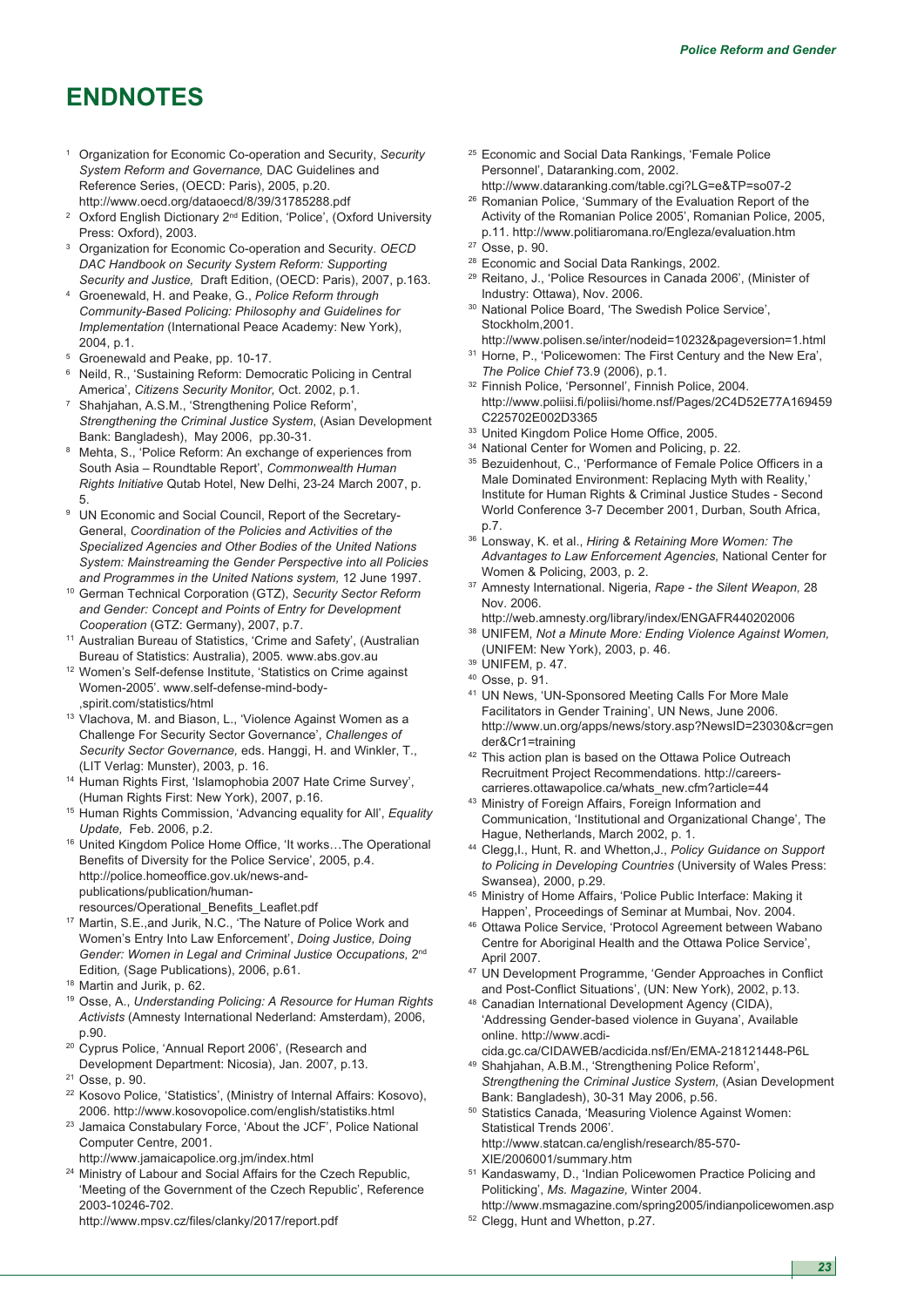- <sup>53</sup> Fakondo, K., Assistant Inspector-General of the Sierra Leone Police, Personal Interview, 2007.
- <sup>54</sup> Jubb, N. and Izumino, W.P., 'Women and Policing in Latin America: A revised Background Paper', (Latin American Studies Association*:* Texas), 27-29 March 2003. http://www.nevusp.org/downloads/down085.pdf
- <sup>55</sup> Jubb and Izumino, p. 6.
- <sup>56</sup> Groenewald and Peak,p. 1.
- <sup>57</sup> Adapted from Polisar, J. and Milgram, D., 'Recruiting, Integrating and Retaining Women Police Officers: Strategies that Work', *The Police Chief,* Oct. 1998.
- http://www.iwitts.com/html/the\_police\_chief\_magazine\_str.html <sup>58</sup> International Crisis Group, 'Reforming Afghanistan's Police',*Asia Report* No138, (30 Aug. 2007), p. 11.
- <sup>59</sup> National Centre for Women and Policing, p. 41.
- <sup>60</sup> National Centre for Women and Policing, p. 94.
- <sup>61</sup> Polisar and Milgram.
- <sup>62</sup> Bihler, M., Alvarado,J. and Martines,M., eds., *Gender and Citizen Security: Regional Training Module* (Complejo Grafico TMC: Nicaragua), 2005, pp.47-48.
- <sup>63</sup> National Centre for Women and Policing, pp. 125-126.
- <sup>64</sup> National Centre for Women and Policing, p. 86.
- <sup>65</sup> National Centre for Women and Policing, pp. 135-136.
- <sup>66</sup> UN Population Fund (UNFPA), 'Through the eyes of the Victim: Police Training and Domestic Violence in Honduras', Oct. 2005. http://www.unfpa.org/news/news.crm?ID=689
- <sup>67</sup> Amoo,S.G., 'Case Study of IDRC-Supported Research on Security Sector Reform in Kenya, South Africa, Ghana and Nigeria', (IDRC: Ottawa), 13 Feb.2006, p. 51.
- <sup>68</sup> International Crisis Group ii.
- <sup>69</sup> UN News Services, 'Haiti: UN supports nationwide police effort to recruit more female officers', 9 Aug. 2007. Available online: http://www.un.org/apps/news/story.asp?NewsID=23470&Cr=hait i&Cr1
- <sup>70</sup> Conaway, p.14.
- <sup>71</sup> Nindorera, W. and Powell, K., 'Delivering on the Responsibility to Protect: Reforming the Security Sector to Protect the Most Vulnerable', (Institute for Security Studies: South Africa), 2006, p. 5.
- <sup>72</sup> Clegg, Hunt and Whetton, p. 11.
- <sup>73</sup> Stone, Miller, Thornton and Trone, p. 10.
- <sup>74</sup> Anderlini, p. 31.
- <sup>75</sup> Statement of Guéhenno to UN Security Council debate on Women, Peace and Security, 23 Oct. 2007, p. 5, S/PV.5766 *PROVISIONAL RECORD ONLY*
- <sup>76</sup> UN Mission in Liberia, 'Launching of Special Education Programme for Potential Female Recruits of Liberia National Police', Press Release, Jan.22, 2007. Available online. http://unmil.org/article.asp?id=1951
- <sup>77</sup> Nindorera and Powell, p. 9.
- <sup>78</sup> Caparini, M.and Marenin, O., 'Reflections on Policing in Post-Communist Europe', *The Journal of Power Institutions in Post-Soviet Societies* Issue 2 (2005), p. 9.
- <sup>79</sup> Osse, p. 232.
- 80 National Centre for Women and Policing, p. 74.
- 81 Anderlini and Conaway, p.5.
- 82 UNIFEM, 'Gender-aware Disarmament, Demobilization and Reintegration (DDR): A Checklist', Available online: http://www.womenwarpeace.org/issues/ddr/ddr.htm#tools
- 83 Anderlini, S.N, 'Negotiating the Transition to Democracy and Reforming the Security Sector: The Vital Contributions of South Africa', Women Waging Peace Police Commission: Hunt Alternatives Fund, 2004, p. 31.
- 84 Stone, Miller, Thornton and Trone, p. 20.
- <sup>85</sup> UNFPA, p. 1.
- <sup>86</sup> UNFPA, p. 2.
- <sup>87</sup> UNFPA, p.17.
- <sup>88</sup> UNFPA, p. 17.
- <sup>89</sup> UNFPA, p. 18.
- <sup>90</sup> UNFPA, p. 18.
- <sup>91</sup> UNFPA, p. 9.
- 92 Caparini, p. 9.
- 93 Beck, A.,'Reflections on Policing in Post-Soviet Ukraine: A Case Study of Continuity', *The Journal of Power Institutions in Post-Soviet Societies,* Issue 2 (2005).
- 94 Ministry of Home Affairs, p. 5.
- <sup>95</sup> GTZ, p. 8.
- <sup>96</sup> GTZ, p. 9.
- 97 Clegg, Hunt and Whetton, p. 12.
- 98 Lonsway, p. 2.
- 99 Lonsway, p. 4.
- <sup>100</sup> Lonsway, p. 4.